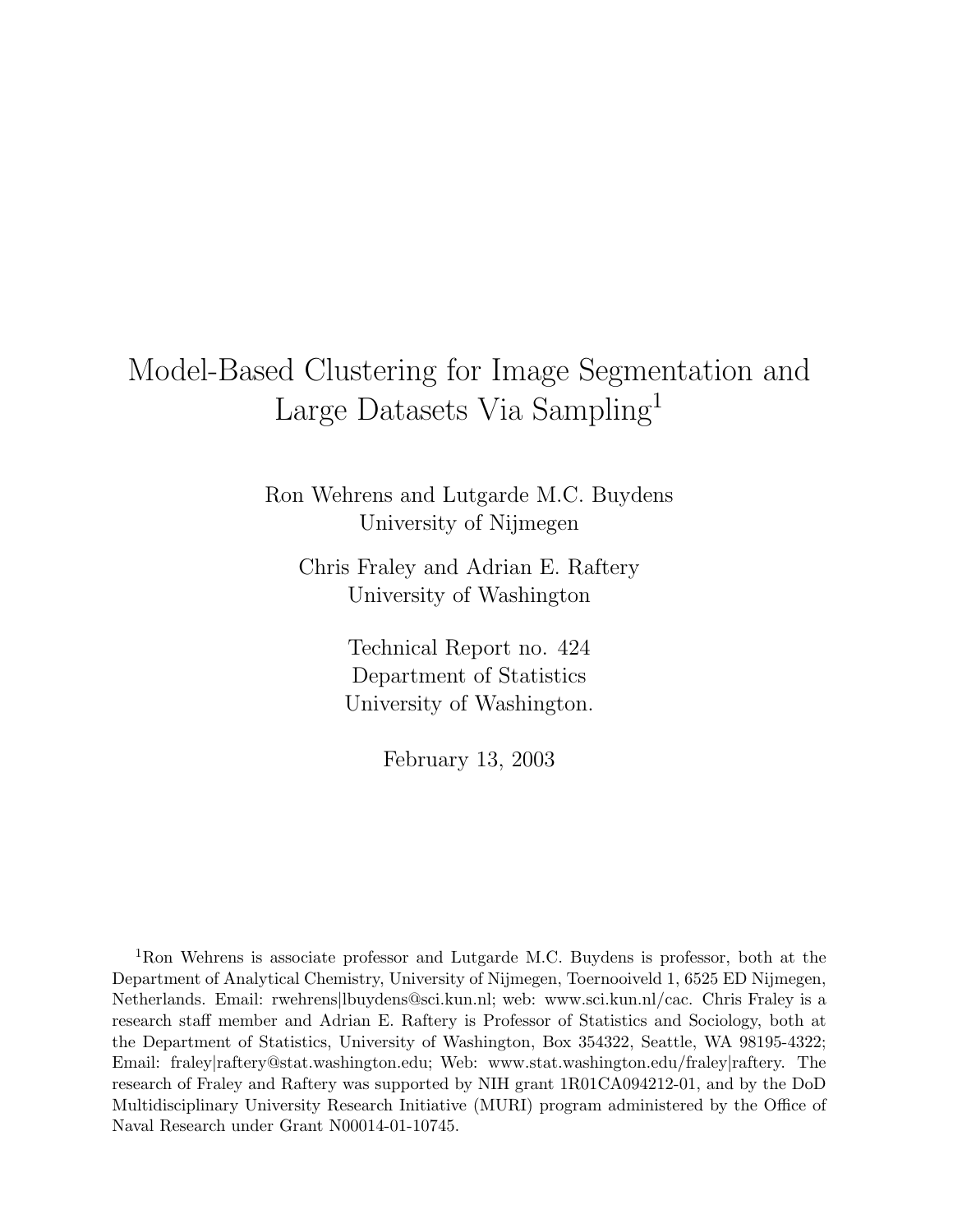| <b>Report Documentation Page</b>                                                                                                                                                                                                                                                                                                                                                                                                                                                                                                                                                                                                                                                                                                                                                                                                                                   |                                                                                                               |                                                                      |                      | Form Approved<br>OMB No. 0704-0188                  |                                                  |  |
|--------------------------------------------------------------------------------------------------------------------------------------------------------------------------------------------------------------------------------------------------------------------------------------------------------------------------------------------------------------------------------------------------------------------------------------------------------------------------------------------------------------------------------------------------------------------------------------------------------------------------------------------------------------------------------------------------------------------------------------------------------------------------------------------------------------------------------------------------------------------|---------------------------------------------------------------------------------------------------------------|----------------------------------------------------------------------|----------------------|-----------------------------------------------------|--------------------------------------------------|--|
| Public reporting burden for the collection of information is estimated to average 1 hour per response, including the time for reviewing instructions, searching existing data sources, gathering and<br>maintaining the data needed, and completing and reviewing the collection of information. Send comments regarding this burden estimate or any other aspect of this collection of information,<br>including suggestions for reducing this burden, to Washington Headquarters Services, Directorate for Information Operations and Reports, 1215 Jefferson Davis Highway, Suite 1204, Arlington<br>VA 22202-4302. Respondents should be aware that notwithstanding any other provision of law, no person shall be subject to a penalty for failing to comply with a collection of information if it<br>does not display a currently valid OMB control number. |                                                                                                               |                                                                      |                      |                                                     |                                                  |  |
| 1. REPORT DATE<br><b>13 FEB 2003</b>                                                                                                                                                                                                                                                                                                                                                                                                                                                                                                                                                                                                                                                                                                                                                                                                                               | 2. REPORT TYPE                                                                                                |                                                                      |                      | <b>3. DATES COVERED</b><br>00-02-2003 to 00-02-2003 |                                                  |  |
| <b>4. TITLE AND SUBTITLE</b>                                                                                                                                                                                                                                                                                                                                                                                                                                                                                                                                                                                                                                                                                                                                                                                                                                       |                                                                                                               |                                                                      |                      | <b>5a. CONTRACT NUMBER</b>                          |                                                  |  |
|                                                                                                                                                                                                                                                                                                                                                                                                                                                                                                                                                                                                                                                                                                                                                                                                                                                                    |                                                                                                               | Model-Based Clustering for Image Segmentation and Large Datasets Via |                      | <b>5b. GRANT NUMBER</b>                             |                                                  |  |
| <b>Sampling</b>                                                                                                                                                                                                                                                                                                                                                                                                                                                                                                                                                                                                                                                                                                                                                                                                                                                    |                                                                                                               |                                                                      |                      |                                                     | 5c. PROGRAM ELEMENT NUMBER                       |  |
| 6. AUTHOR(S)                                                                                                                                                                                                                                                                                                                                                                                                                                                                                                                                                                                                                                                                                                                                                                                                                                                       |                                                                                                               |                                                                      |                      | <b>5d. PROJECT NUMBER</b>                           |                                                  |  |
|                                                                                                                                                                                                                                                                                                                                                                                                                                                                                                                                                                                                                                                                                                                                                                                                                                                                    |                                                                                                               |                                                                      |                      | <b>5e. TASK NUMBER</b>                              |                                                  |  |
|                                                                                                                                                                                                                                                                                                                                                                                                                                                                                                                                                                                                                                                                                                                                                                                                                                                                    |                                                                                                               |                                                                      | 5f. WORK UNIT NUMBER |                                                     |                                                  |  |
| 354322, Seattle, WA, 98195-4322                                                                                                                                                                                                                                                                                                                                                                                                                                                                                                                                                                                                                                                                                                                                                                                                                                    | 7. PERFORMING ORGANIZATION NAME(S) AND ADDRESS(ES)<br>University of Washington, Department of Statistics, Box | 8. PERFORMING ORGANIZATION<br><b>REPORT NUMBER</b>                   |                      |                                                     |                                                  |  |
| 9. SPONSORING/MONITORING AGENCY NAME(S) AND ADDRESS(ES)                                                                                                                                                                                                                                                                                                                                                                                                                                                                                                                                                                                                                                                                                                                                                                                                            |                                                                                                               |                                                                      |                      |                                                     | 10. SPONSOR/MONITOR'S ACRONYM(S)                 |  |
|                                                                                                                                                                                                                                                                                                                                                                                                                                                                                                                                                                                                                                                                                                                                                                                                                                                                    |                                                                                                               |                                                                      |                      |                                                     | <b>11. SPONSOR/MONITOR'S REPORT</b><br>NUMBER(S) |  |
| 12. DISTRIBUTION/AVAILABILITY STATEMENT<br>Approved for public release; distribution unlimited                                                                                                                                                                                                                                                                                                                                                                                                                                                                                                                                                                                                                                                                                                                                                                     |                                                                                                               |                                                                      |                      |                                                     |                                                  |  |
| <b>13. SUPPLEMENTARY NOTES</b><br>The original document contains color images.                                                                                                                                                                                                                                                                                                                                                                                                                                                                                                                                                                                                                                                                                                                                                                                     |                                                                                                               |                                                                      |                      |                                                     |                                                  |  |
| 14. ABSTRACT                                                                                                                                                                                                                                                                                                                                                                                                                                                                                                                                                                                                                                                                                                                                                                                                                                                       |                                                                                                               |                                                                      |                      |                                                     |                                                  |  |
| <b>15. SUBJECT TERMS</b>                                                                                                                                                                                                                                                                                                                                                                                                                                                                                                                                                                                                                                                                                                                                                                                                                                           |                                                                                                               |                                                                      |                      |                                                     |                                                  |  |
| 16. SECURITY CLASSIFICATION OF:                                                                                                                                                                                                                                                                                                                                                                                                                                                                                                                                                                                                                                                                                                                                                                                                                                    | 18. NUMBER                                                                                                    | 19a. NAME OF                                                         |                      |                                                     |                                                  |  |
| <b>ABSTRACT</b><br>a. REPORT<br>b. ABSTRACT<br>c. THIS PAGE<br>unclassified<br>unclassified<br>unclassified                                                                                                                                                                                                                                                                                                                                                                                                                                                                                                                                                                                                                                                                                                                                                        |                                                                                                               |                                                                      |                      | OF PAGES<br>26                                      | <b>RESPONSIBLE PERSON</b>                        |  |

| <b>Standard Form 298 (Rev. 8-98)</b> |                               |  |  |
|--------------------------------------|-------------------------------|--|--|
|                                      | Prescribed by ANSI Std Z39-18 |  |  |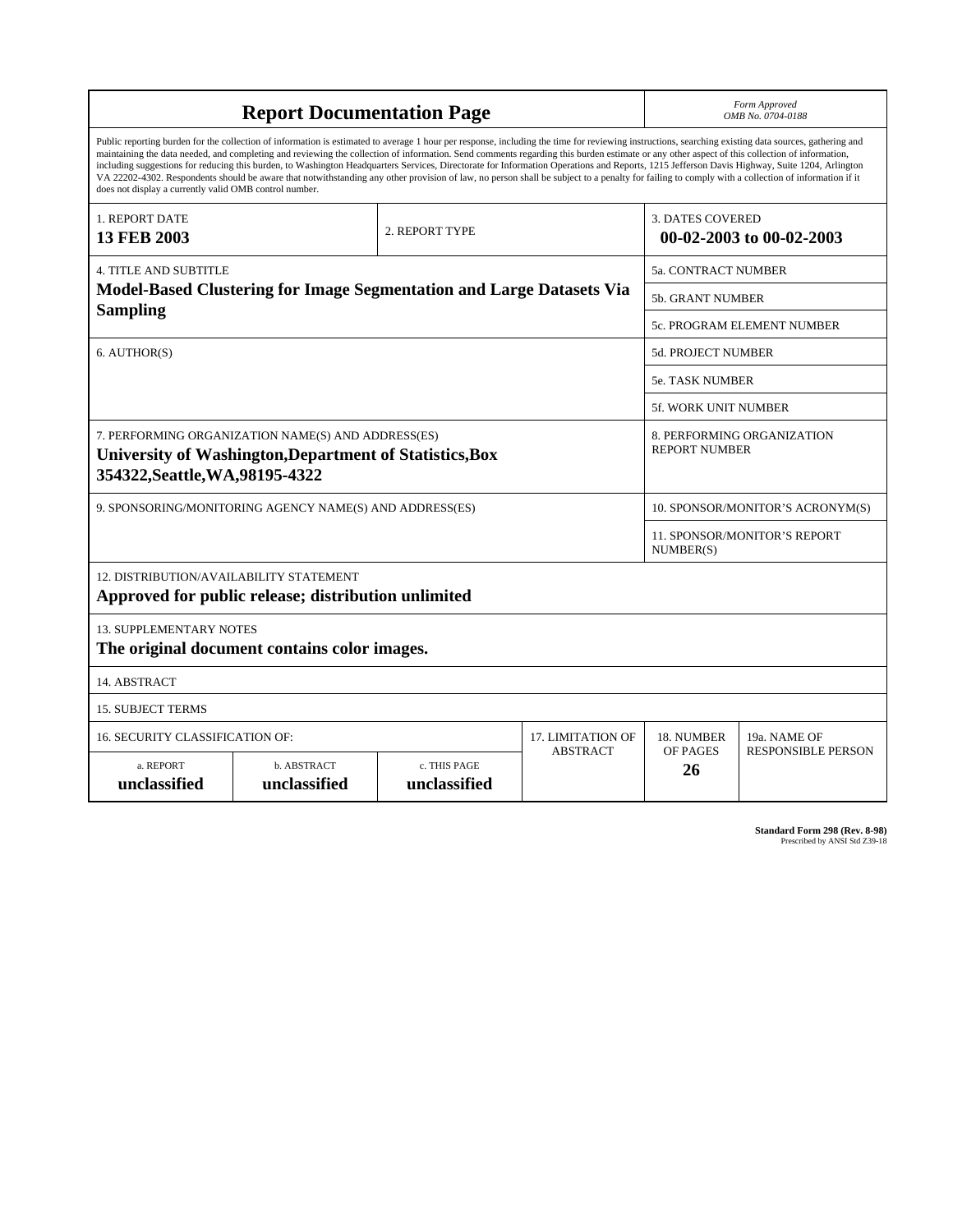#### Abstract

The rapid increase in the size of data sets makes clustering all the more important to capture and summarize the information, at the same time making clustering more difficult to accomplish. If model-based clustering is applied directly to a large data set, it can be too slow for practical application. A simple and common approach is to first cluster a random sample of moderate size, and then use the clustering model found in this way to classify the remainder of the objects. We show that, in its simplest form, this method may lead to unstable results. Our experiments suggest that a stable method with better performance can be obtained with two straightforward modifications to the simple sampling method: several tentative models are identified from the sample instead of just one, and several EM steps are used rather than just one E step to classify the full data set. We find that there are significant gains from increasing the size of the sample up to about 2,000, but not from further increases. These conclusions are based on the application of several alternative strategies to the segmentation of three different multispectral images, and to several simulated data sets.

Keywords: EM algorithm; MRI image; Remote sensing; Sampling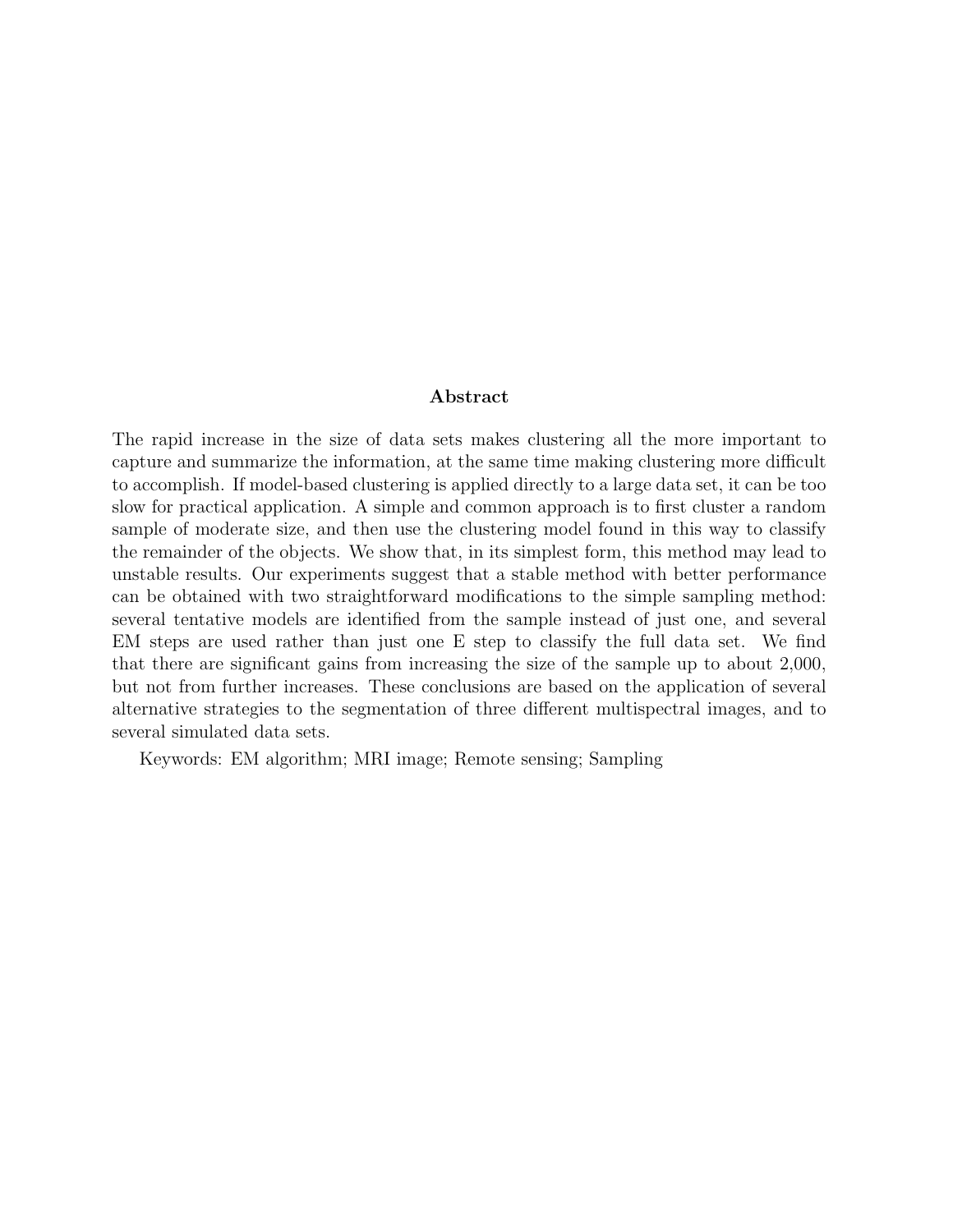# **Contents**

|                | 1 Introduction          |                  |
|----------------|-------------------------|------------------|
| $\overline{2}$ | Model-Based Clustering  | 3                |
| $\bf{3}$       | <b>Sampling Methods</b> | $\boldsymbol{4}$ |
| 4              | Data and Simulations    | $\overline{5}$   |
|                |                         | $\overline{5}$   |
|                | 4.2                     | 6                |
|                | 4.3                     | 6                |
|                | 4.4                     | 7                |
| 5              | Results                 |                  |
|                | 5.1                     | 8                |
|                | 5.2                     | 9                |
|                | 5.3                     | -16              |
|                | 5.4                     | 17               |
| 6              | <b>Discussion</b>       | 19               |

# List of Tables

| $\mathbf{1}$   | Most frequently selected models in strategy I. The columns indicate different                      |      |
|----------------|----------------------------------------------------------------------------------------------------|------|
|                | sample sizes. Numbers in brackets indicate how often a particular model                            |      |
|                | was selected. The true model for Simul12 and Simul12N is VEV12; the true                           |      |
|                | model for Simul6 and Simul6N is VEV6. Simul12N and Simul6N contain                                 |      |
|                | 1500 noise points (5 percent). $\dots \dots \dots \dots \dots \dots \dots \dots \dots \dots \dots$ | 8    |
| 2              | The most frequently selected models in strategy III. See caption of Table 1.                       | 9    |
| 3              | The most frequently selected models in strategy IV. The range of models                            |      |
|                | considered is much smaller than with the other strategies (see text). $\dots$ .                    | 9    |
| $\overline{4}$ | Approximate timings (MRI data set) for the different strategies (minutes,                          |      |
|                | user time, Pentium III 1GHz processor). In this table, only the three most                         |      |
|                | elaborate models (EEV, VEV and VVV) are considered with 4-14 clusters.                             |      |
|                | The numbers cited are means of ten repeated clusterings. $\dots \dots \dots$                       | - 17 |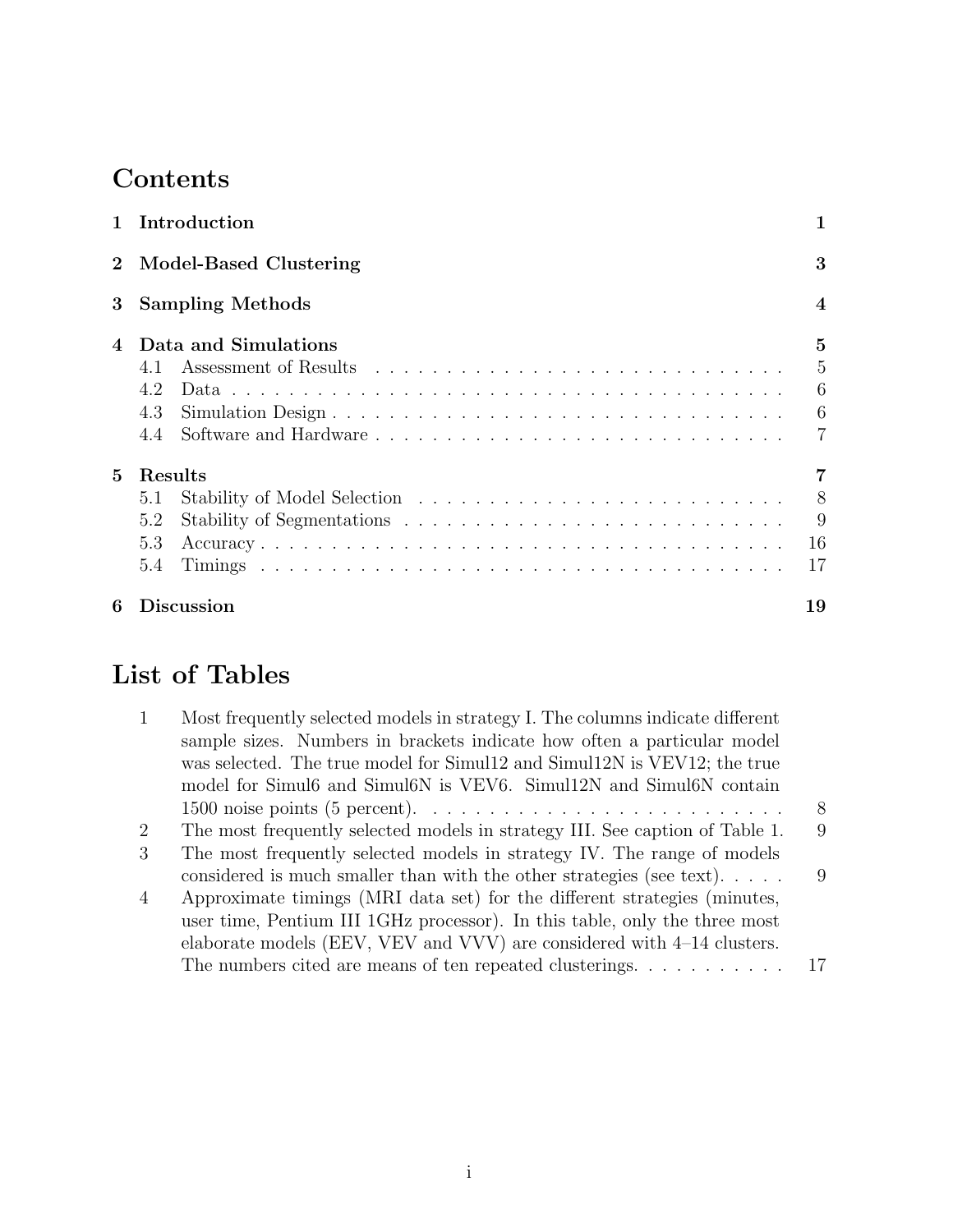# List of Figures

| $\mathbf{1}$   | Segmentations based on clustering of samples of 500 pixels of a set of four<br>congruent MRI images of a patient with a brain tumour. Colors are per-                                                                                      |                |
|----------------|--------------------------------------------------------------------------------------------------------------------------------------------------------------------------------------------------------------------------------------------|----------------|
| $\overline{2}$ | muted to give maximal visual similarity.<br>.<br>Strategies to apply model-based clustering for large data sets. The dashed<br>box contains operations on the sample only. INIT: initialization by model-                                  | $\overline{2}$ |
|                | based hierarchical clustering; EM: application of the EM algorithm to find<br>cluster parameters and classifications (max. 100 steps); MS: model selection;                                                                                |                |
| 3              | EM1: one iteration of the EM algorithm to classify pixels not in the sample.<br>The three data sets, plotted in order of increasing size. The T1-weighted                                                                                  | $\overline{5}$ |
|                | MRI image of a patient with a brain cancer behind the left eye (left), an<br>image of a St. Paulia (middle), and a false-color image of the remote sensing                                                                                 |                |
| $\overline{4}$ | data of the Duursche Waarden (right). $\ldots \ldots \ldots \ldots \ldots \ldots \ldots$<br>Adjusted Rand indices for the comparison of segmented images from Fig-                                                                         | 6              |
|                | ure 1: 1 vs. 2; 3 vs. 2; and 7 vs. 6. Colors are based on the segmentation of<br>images 2, 2 and 6, respectively. Each line corresponds to at most 100 pixels.                                                                             | 10             |
| 5              | Agreements between clusterings from ten different samples, indicated by<br>mean values of the adjusted Rand index. One standard deviation above and                                                                                        |                |
|                |                                                                                                                                                                                                                                            | 11             |
| 6              | Classification agreements for the real data sets, as measured by mean ad-<br>justed Rand indices. The fraction of pixels taken into account is governed                                                                                    |                |
|                | by the uncertainty of the classification (y-axis): the label 0.05, e.g., means<br>that only pixels that are classified with an uncertainty smaller than 0.05<br>in all ten replicated segmentations are taken into account. Sample size is |                |
|                |                                                                                                                                                                                                                                            | 12             |
| $\overline{7}$ | Classification agreements for the simulated data sets, as measured by mean<br>adjusted Rand indices. See caption of Figure 6.                                                                                                              | 13             |
| 8              | Stable classifications with adjusted Rand index greater than 0.9 (strategy<br>II): for the three images, the uncertainty thresholds are $.35, .2$ and $.5,$ re-                                                                            |                |
|                |                                                                                                                                                                                                                                            | 14             |
| 9              | Loglikelihoods of the final model selections. Means are plotted for the ten<br>repeated samples; plus or minus one standard deviation is given as well. The                                                                                |                |
|                | gray lines in the simulated data sets show the loglikelihood of the "true"                                                                                                                                                                 | 15             |
| 10             | Agreement with "true" class labels for the simulated data sets (adjusted                                                                                                                                                                   | 16             |
| 11             | Agreement with "true" class labels (adjusted Rand index), dependent on                                                                                                                                                                     |                |
|                |                                                                                                                                                                                                                                            | 18             |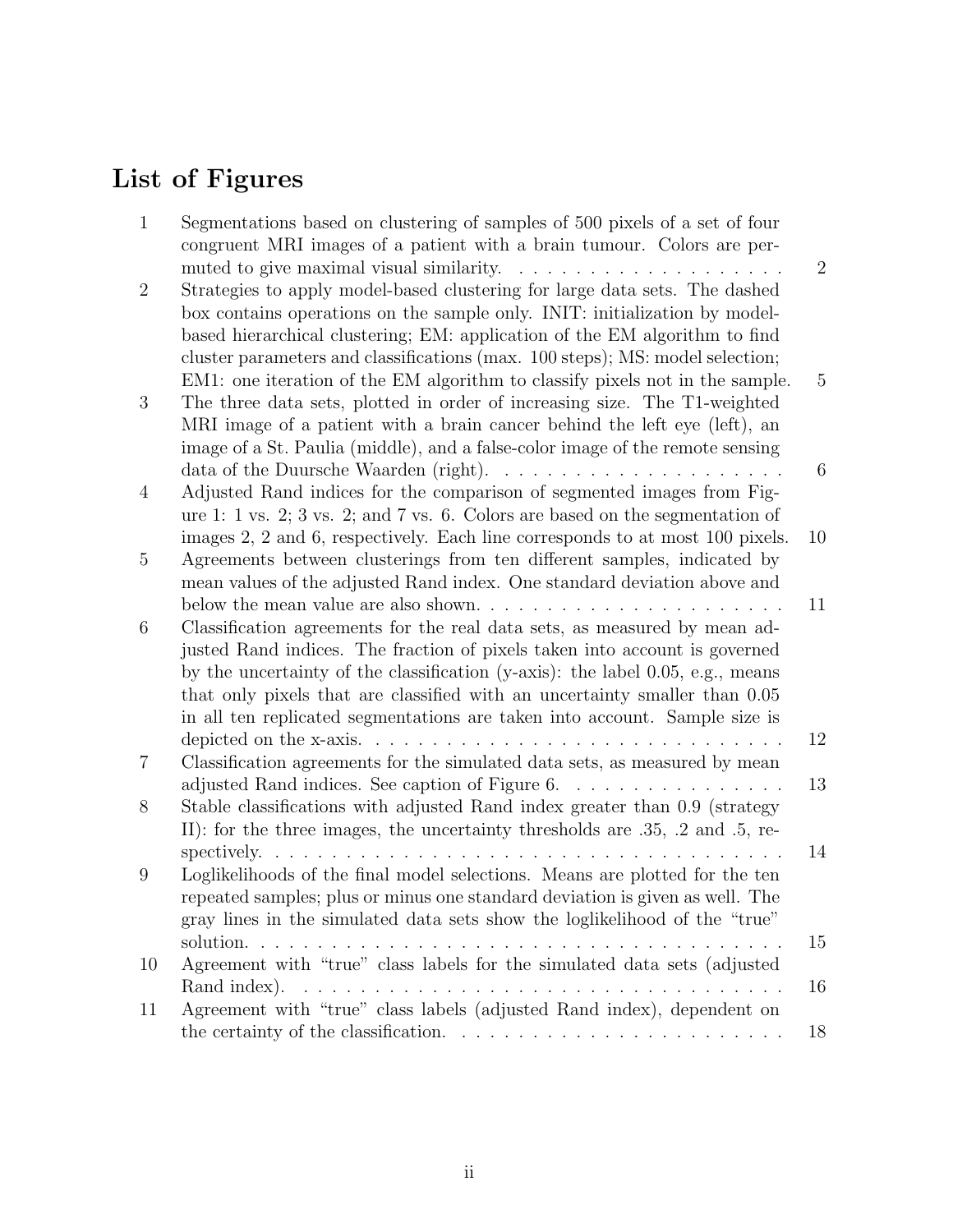# 1 Introduction

Today, data are generated at unprecedented speed. The growing size of data sets and data bases has increased the need for good clustering methods to capture and summarize the information. An example is the segmentation of multispectral images, where the objective is to group similar pixels, and to assess how many different groups there are. Typically, three to ten congruent images or bands containing complementary information are recorded, often containing tens of thousands of pixels per image. This places constraints on clustering techniques with respect to memory usage and computing time.

Many different clustering methods have been described (Jain and Dubes 1988; Kaufman and Rousseeuw 1989). Model-based clustering (McLachlan and Basford 1988; Banfield and Raftery 1993; Fraley and Raftery 2002b; McLachlan and Peel 2000) is one of the more recent developments, and has shown very good performance in a number of fields (Mukherjee, Feigelson, Babu, Murtagh, Fraley, and Raftery 1998; Dasgupta and Raftery 1998; Yeung, Fraley, Murua, Raftery, and Ruzzo 2001; Wang and Raftery 2002), including image analysis (Campbell, Fraley, Murtagh, and Raftery 1997; Campbell, Fraley, Stanford, Murtagh, and Raftery 1999; Stanford and Raftery 2002; Wehrens, Simonetti, and Buydens 2002). As implemented in these applications, and in available software (?; McLachlan, Peel, Basford, and Adams 1999; Fraley and Raftery 2002a), model-based clustering consists of fitting a mixture of multivariate normal distributions to a data set by maximum likelihood using the EM algorithm, possibly with geometric constraints on the covariances matrices, and an additional component to allow for outliers or noise. Since the likelihood surface typically has many local maximna, initialization of the EM algorithm is a very important issue. Model-based hierarchical clustering (Banfield and Raftery 1993) has been found to provide good initializations.

Model-based hierarchical clustering generally requires storage and computing time at least proportional to the square of the dimension of the data, so that both space and time are limiting factors in its application to large data sets. Another problem is that when the size of the data set reaches a certain threshold, it is not possible to keep all of the required quantities in memory at the same time, forcing a dramatic and abrupt increase in necessary computational resources. This threshold varies with computer hardware and software, and data dimension, but at the current time it is typically on the order of several thousand objects.

Various approaches to the problem of clustering large data sets have been proposed, including initialization by clustering a sample of the data (Banfield and Raftery 1993; Fayyad and Smyth 1996; Maitra 2001), and using an initial crude partitioning of the entire data set (Posse 2001; Tantrum, Murua, and Stuetzle 2002). The simplest and perhaps most widely applied approach is to apply the clustering method first to a small simple random sample from the data, and then apply the resulting estimated model to the full data set using discriminant analysis (Banfield and Raftery 1993). The discriminant analysis can be carried out very easily in the model-based clustering framework by using a single E step (Fraley and Raftery 2002b).

Unfortunately, this easily implemented strategy may lead to unstable segmentations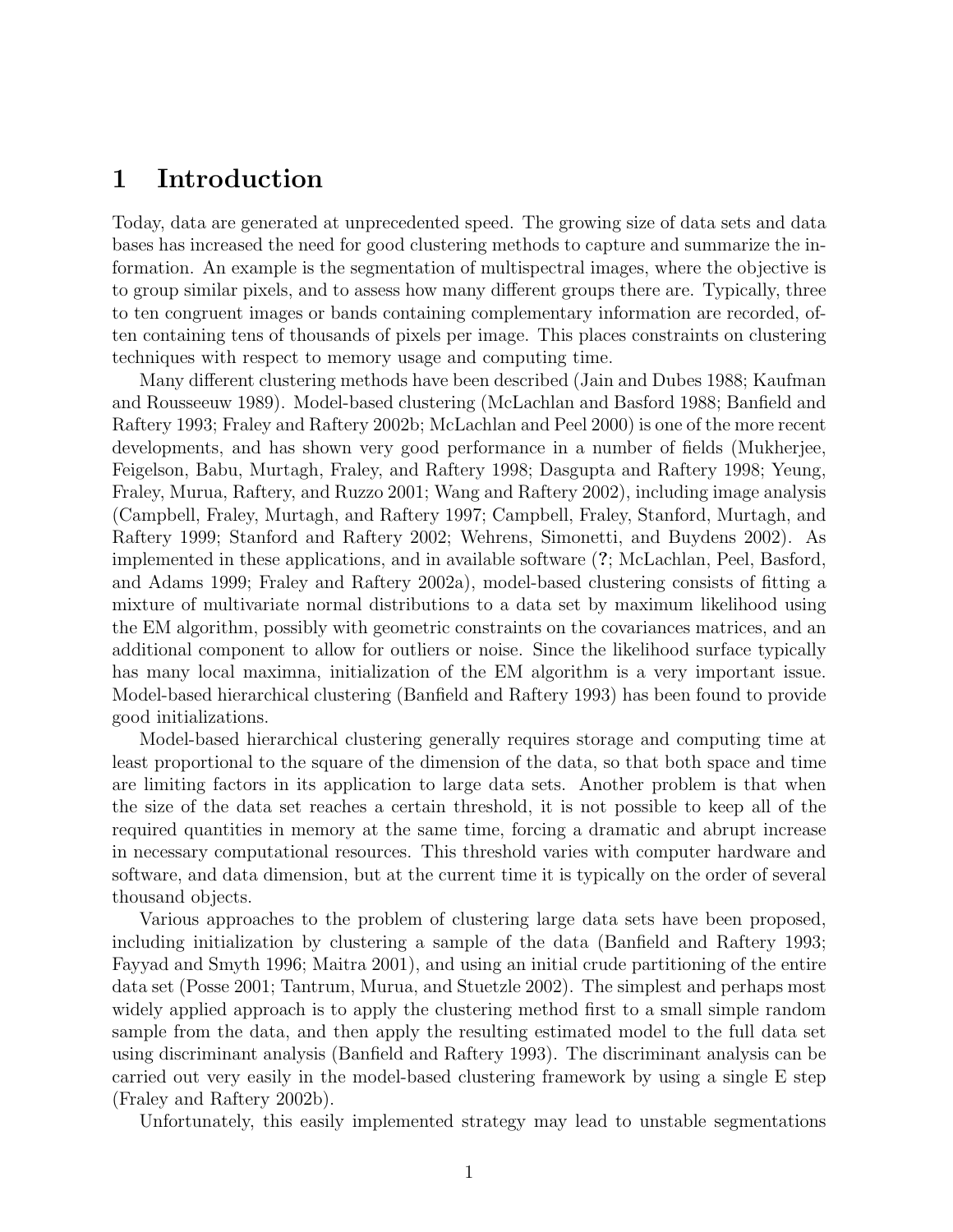

Figure 1: Segmentations based on clustering of samples of 500 pixels of a set of four congruent MRI images of a patient with a brain tumour. Colors are permuted to give maximal visual similarity.

when used in its simplest form, as illustrated in Figure 1. In this figure, ten random samples of 500 pixels are used to cluster an MRI data set of a patient with a brain tumour. The number of clusters, selected by the method (see below), varies between 4 and 9. Although several features are preserved, such as the tumour region (in dark blue, behind the eye) and the cerebrospinal fluid (green), the variation is quite large.

In this paper we show that the appealingly simple approach based on clustering a sample of the data can be modified to give good and stable results, with two straightforward changes. For the image data sets we consider, we obtain good results by tentatively selecting several models based on the sample rather than just one, and by running several EM steps on the full data set rather than just one E step. We find that performance improves when the size of the sample is increased up to about 2,000, but that beyond that there is little gain. To reach this conclusion, we considered a range of sample sizes and several strategies of varying computational cost. Comparisons were based on three typical real-world data sets, and several realistic simulations.

In Section 2, we give a brief overview of model-based clustering, and in Section 3 we propose several strategies for model-based clustering in large data sets such as those that arise in image segmentation. The image data we use and the design of our simulations is described in Section 4. Segmentations using different sample sizes and strategies are compared in Section 5 based on the likelihoods of the segmented images, the stability of the clusters, and the accuracy of the results in the simulated cases. Finally, recommendations are made.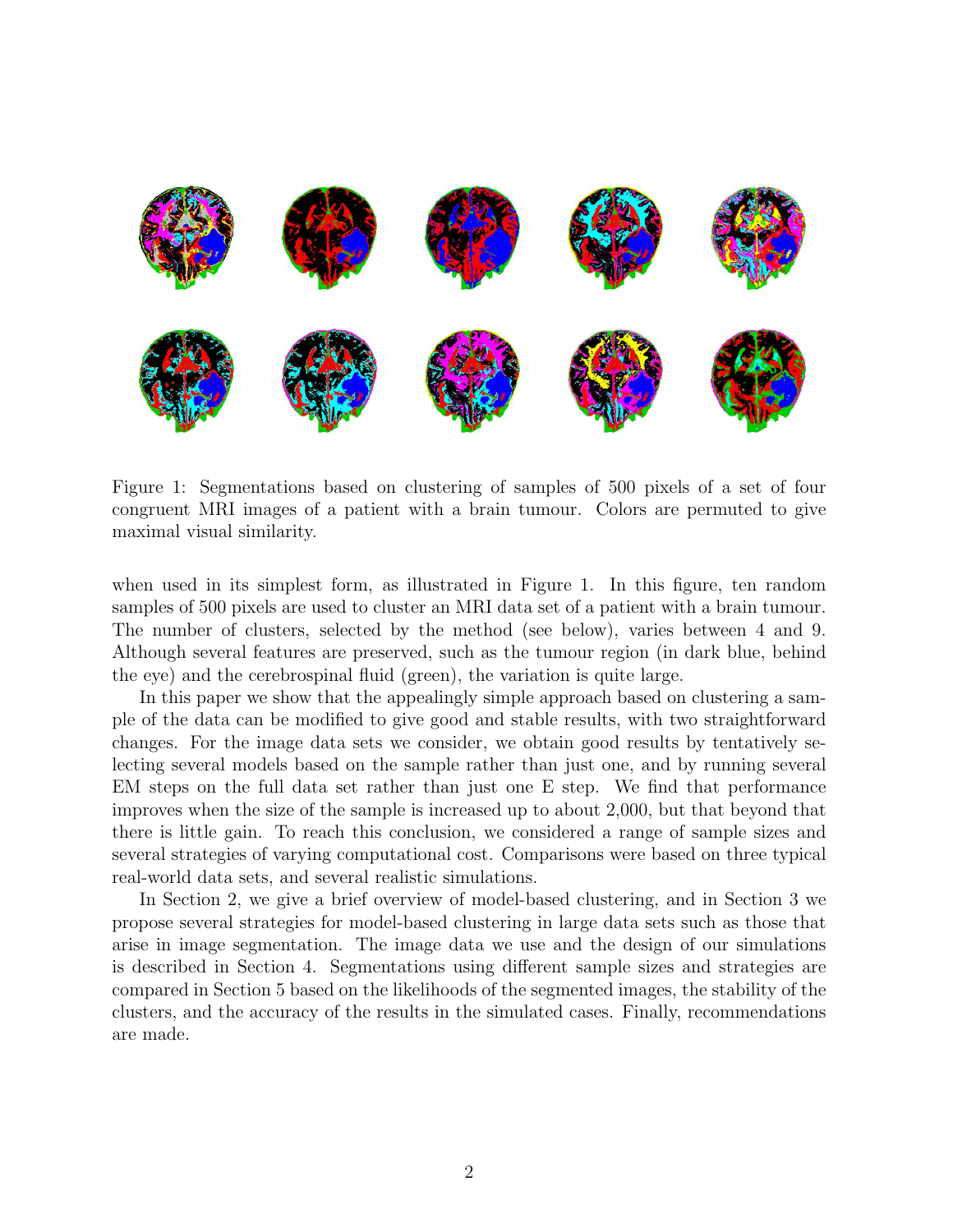## 2 Model-Based Clustering

In model-based clustering, individual clusters are described by multivariate normal distributions, where the class labels, parameters and proportions are unknown. Maximum likelihood estimates for the resulting model can be obtained using the Expectation-Maximization (EM) algorithm (Dempster, Laird, and Rubin 1977; McLachlan and Krishnan 1997). Given an initial guess for the cluster means  $\mu_k$ , covariances  $\Sigma_k$ , and proportions  $\tau_k$  for all clusters, one can calculate the conditional probability that object  $i$  belongs to cluster  $k$ :

$$
z_{ik} = \tau_k \phi_k(\mathbf{x}_i | \mu_k, \Sigma_k) / \sum_{j=1}^K \tau_j \phi_j(\mathbf{x}_i | \mu_j, \Sigma_j, \tau_j),
$$

where  $\phi$  is the multivariate normal (Gaussian) density. This is the expectation step, or E-step of the EM algorithm. The maximization step (M-step) consists of estimating the parameters  $\mu$ ,  $\Sigma$ , and  $\tau$ , from the data and the conditional probabilities  $z_{ik}$ . The E- and M-steps iterate until convergence. Finally, each object is classified in the class in which it has the highest conditional probability.

Good initialization of the EM algorithm is very important, since the method may converge to different values depending on where it is started because the likelihood surface usually has multiple local maxima. For the initialization, we apply fast hierarchical modelbased clustering (Fraley 1998), the default in the mclust software (?; Fraley and Raftery 2002a).

If there are no cross-cluster constraints on the cluster shapes and sizes, each one is described by  $1 + p + p(p+1)/2$  parameters (the proportion, mean and covariance matrix, respectively). The covariance matrix for the kth cluster can be expressed in the form

$$
\Sigma_k = \lambda_k D_k A_k D_k^T \tag{1}
$$

where  $\lambda_k$  describes the volume of the cluster,  $D_k$  is the matrix of eigenvectors, governing the orientation of the cluster, and  $A_k$  is a diagonal matrix, proportional to the eigenvalues, which determines the shape of the cluster. Banfield and Raftery (1993) proposed crosscluster equality constraints on any or all of the cluster volumes, orientations or shapes based on this decomposition as a way of limiting the number of parameters in the model in a geometrically intuitive way. One such model constrains all clusters to have the same shape, but allows cluster volumes and orientation to vary. This is called the VEV model (Fraley and Raftery 1999) (Variable volume, Equal shape, Variable orientation). A completely unconstrained model is denoted by VVV (Fraley and Raftery 1999). For a discussion of all possible combinations of constraints based on the decomposition (1), see Celeux and Govaert (1995). Each set of constraints corresponds to a different clustering criterion: for example, if the clusters are restricted to be spherical and identical in volume, the criterion is the same as that used in Ward's clustering and standard k-means clustering (Celeux and Govaert 1995; Fraley and Raftery 1998).

The model-based clustering framework can be extended in a natural way to model noise and outliers (Banfield and Raftery 1993; Fraley and Raftery 2002b): an extra "noise" class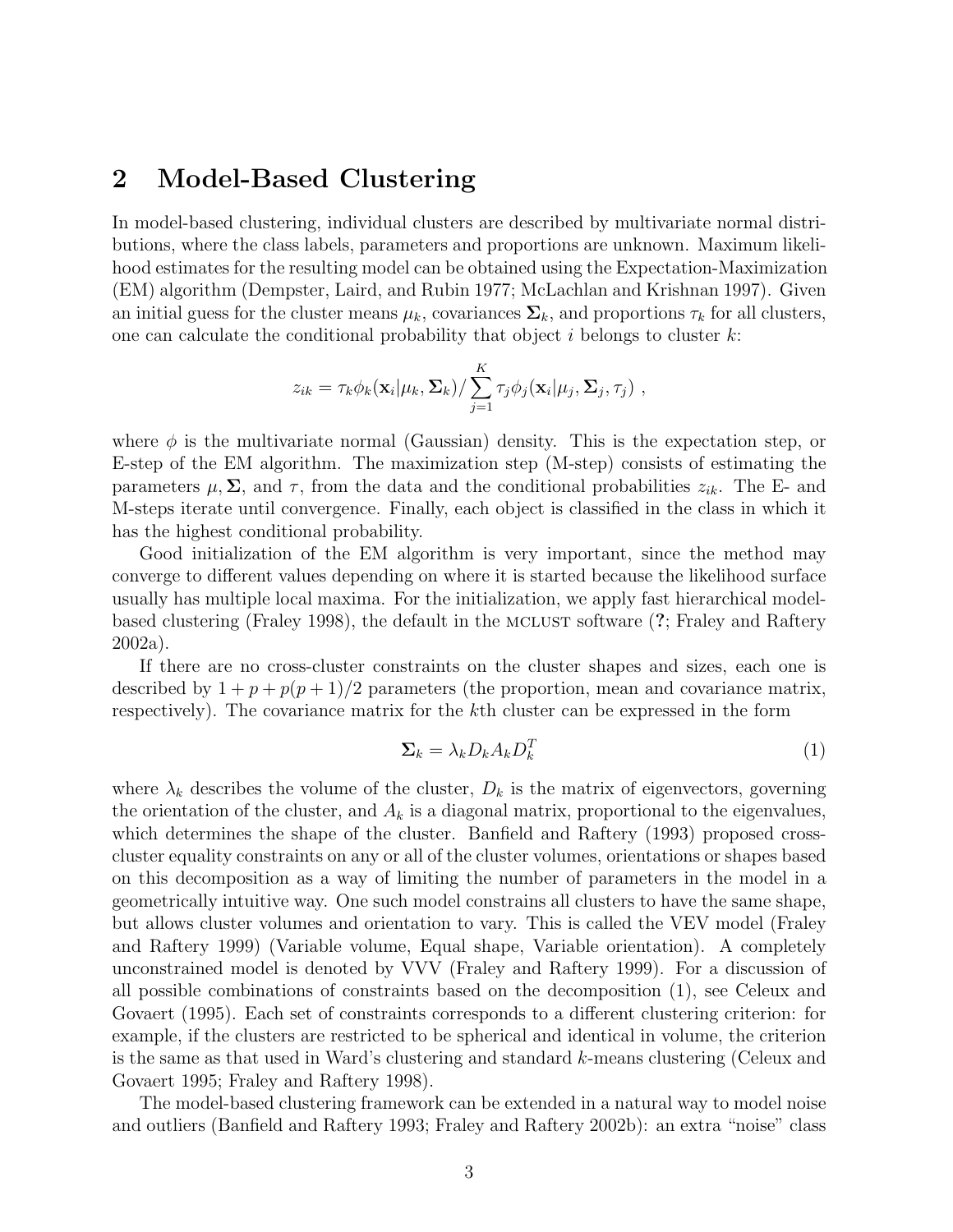is described by a constant component density over the whole data region. If the densities of all other components are lower than the density of the noise class, an object will be classified as noise. This corresponds to modelling the noise with a homogeneous Poisson process. An initial estimate of the noise is needed.

To select the optimal clustering model (defined by both the cross-cluster constraints and the number of clusters), several measures have been proposed (for an overview, see e.g. McLachlan and Peel 2000). In several applications, the BIC approximation to the Bayes factor (Schwarz 1978; Kass and Raftery 1995) has performed quite well (Fraley and Raftery 1998; Dasgupta and Raftery 1998; Stanford and Raftery 2000). The strategy employed here thus consists of several steps (Fraley and Raftery 1998): first perform model-based hierarchical clustering for initialization; then perform EM for several values of the number of clusters and with several sets of constraints on the covariance matrices of the clusters; finally, select the combination of model and number of groups that leads to the highest BIC value.

The model-based clustering framework also provides a measure of the certainty of a particular classification. Basically, a classification has low uncertainty if one of the  $k$ conditional cluster membership probabilities for each data point is close to 1, and the other  $(k-1)$  conditional probabilities ar close to 0. Bensmail et al. (1997) quantified this notion by defining the uncertainty of the classification of object  $i$  to be

$$
u_i = 1 - \max_k z_{ik}.
$$

The uncertainty of the complete clustering may then be estimated by averaging over the uncertainty of all objects.

For large data sets, the usual strategy is to apply model-based clustering to a random sample from the data set of a size that can be clustered comfortably (Banfield and Raftery 1993; Fraley and Raftery 2002b). The parameters of the clusters, found in the sample, can be used to classify the remainder of the objects by the application of a single E-step for the entire data set, which is very quick.

## 3 Sampling Methods

The segmentations in Figure 1 were obtained by clustering ten random samples of 500 pixels each to obtain ten sets of cluster parameters, and for each random sample performing one E-step to classify all other pixels into one of the clusters. The variability that is so apparent can have several causes: first, the sample size may be too small, so that clusters are not well described. In particular, there is a danger that one misses small clusters with sample sizes that are too small. To investigate the effect of sample size, five different sample sizes are compared: 500, 1000, 1500, 2000 and 2500 pixels, respectively. With current software and hardware, 2500 pixels can be clustered within a reasonable time.

Second, there may be a problem in going from the clustered sample to a complete segmented image. We will compare four strategies. The strategy described earlier, applying one E-step using the cluster parameters from the clustered sample, will be called strategy I.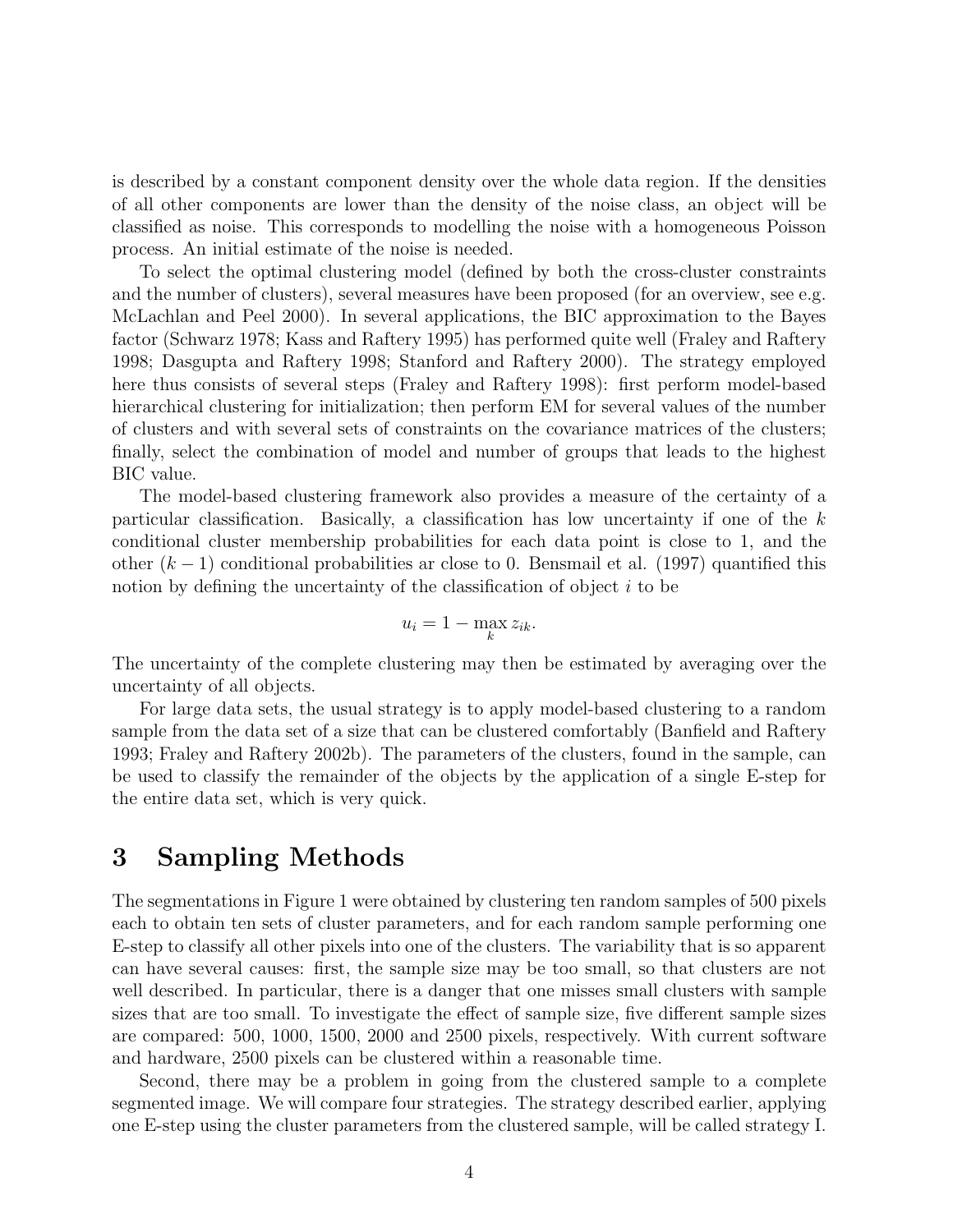

Figure 2: Strategies to apply model-based clustering for large data sets. The dashed box contains operations on the sample only. INIT: initialization by model-based hierarchical clustering; EM: application of the EM algorithm to find cluster parameters and classifications (max. 100 steps); MS: model selection; EM1: one iteration of the EM algorithm to classify pixels not in the sample.

It may be beneficial to do several EM steps on the complete image; this is feasible in terms of computational cost. The second strategy (II) extends strategy I by doing an additional EM optimization for at most 100 steps for the selected model, taking into account all pixels. The sample, however, may be too small to pick the correct model. The third strategy (III) therefore does at most 100 EM steps for the five best models, selected on the basis of the training set, and from these five eventually selects the best using the whole data set. Finally, the fourth strategy (IV) uses the sample only for the initialization, and does 100 EM steps for all models considered. Only then is the best model selected. Strategy IV can be viewed as a gold standard, but it is much more computationally expensive than the other ones. The four strategies are summarized in Figure 2.

Each experiment is performed ten times with different random samples; strategies I-IV were implemented in exactly the same way for each experiment.

# 4 Data and Simulations

#### 4.1 Assessment of Results

Several criteria are used to assess the effects of the sample size and the strategy. One aspect is the stability of the clustering: ideally, the results should be independent of the initial sample. This means that the models selected in the ten repeated experiments should be similar, with, ideally, the same model being selected in most or all of the experiments. It also means that, even if there are differences between the selected models, the final classifications should be similar. The latter is assessed by calculating the adjusted Rand index (Rand 1971; Hubert 1985). One can also consider the likelihoods of the final segmentations. Some samples may lead to local maxima which may be easily recognized. This gives an indication of what fraction should be used in the training phase and what strategy is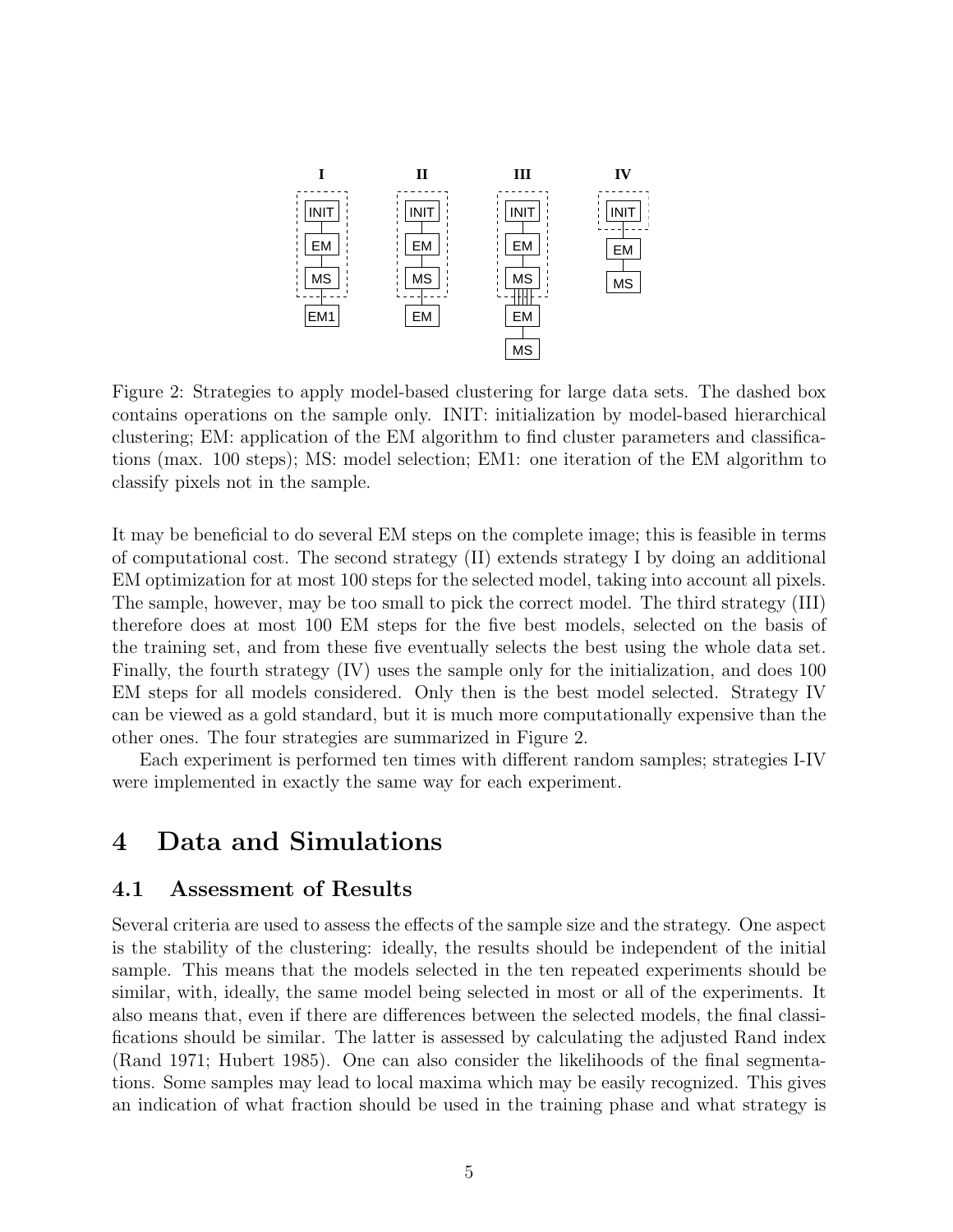

Figure 3: The three data sets, plotted in order of increasing size. The T1-weighted MRI image of a patient with a brain cancer behind the left eye (left), an image of a St. Paulia (middle), and a false-color image of the remote sensing data of the Duursche Waarden (right).

best.

A second aspect is the accuracy of the segmentation: how similar are the estimated clusters to the "true" clusters? We use simulated data to assess this accuracy, which depends on sample size and clustering strategy. Since we know the "correct" model, we can count the number of times the correct model is picked under the four strategies and with the varying sample sizes. Also, we can simply count the errors in the classifications, since the "true" classification is known. Again, the adjusted Rand index is used to quantify the agreement between cluster labels and "true" labels.

## 4.2 Data

Three real data sets will be used. The first is a set of four congruent MRI images (T1 weighted, T2-weighted, proton-density and gadolineum-enhanced) of a patient with a brain tumour. In this data set, uninteresting regions (eyes, the skull and the region outside the head) have been removed, leaving 23712 pixels. The T1-weighted image is depicted in the left plot of Figure 3. The second data set is an RGB image of a St. Paulia flower with 268 columns and 304 rows; again, pixels from the background have been removed so that the data set has 45656 pixels. The RGB image is plotted in Figure 3 (middle plot). The final data set (RS) is a 256 by 256 remote sensing image of an area in The Netherlands, the Duursche Waarden. It is recorded by an airborne CASI scanner, and consists of 9 spectral bands. A false-color image is shown in the right plot of Figure 3. (Bands 6, 3 and 1 are used for red, green and blue, respectively.) The vertical discontinuity, slightly left of the center, is due to the fusion of two flight lines.

## 4.3 Simulation Design

Four data sets were simulated by randomly drawing from a series of multivariate normal distributions obtained from clustering the MRI images. The first pair of two simulated data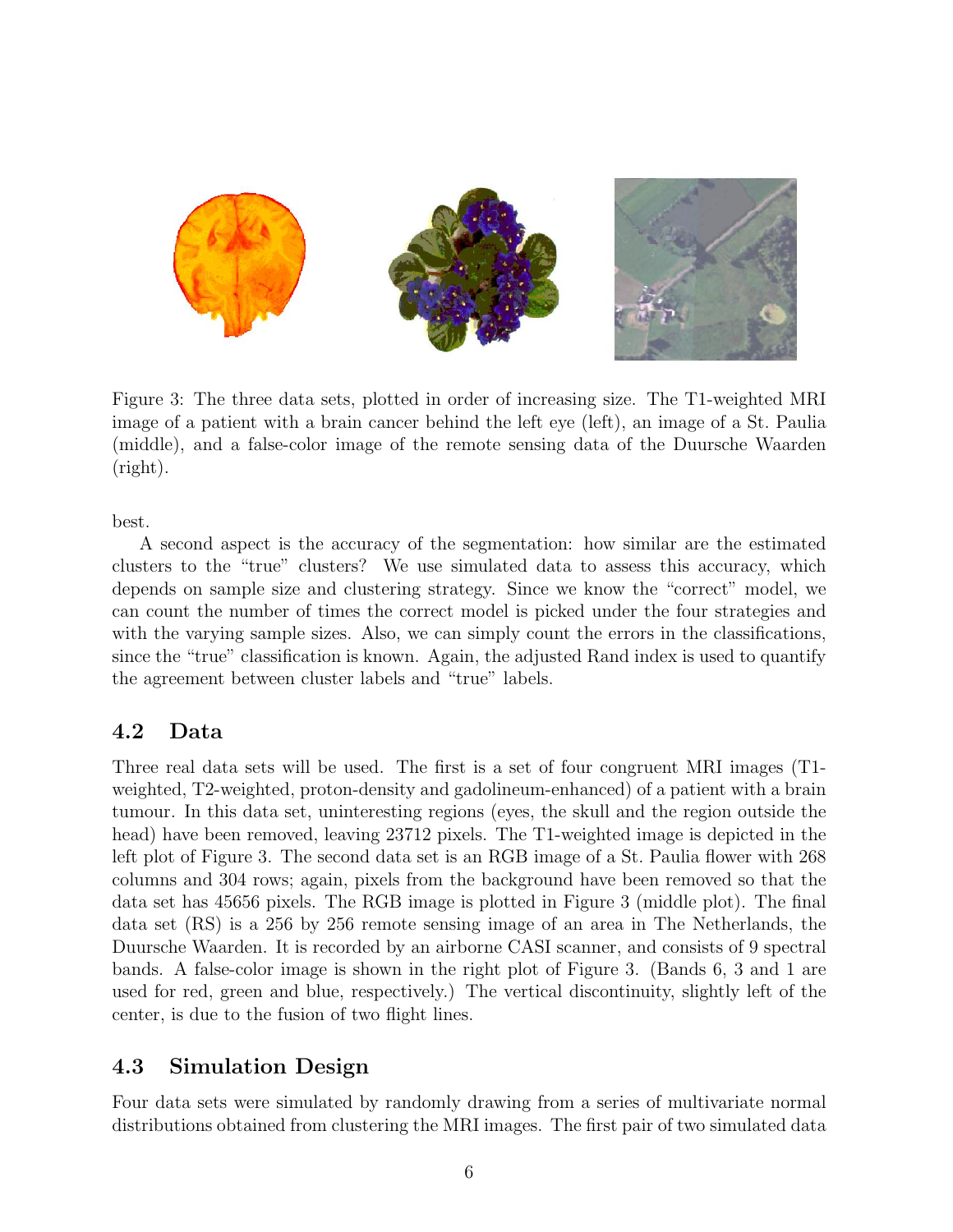sets (Simul12 and Simul12N) was based on the model that led to the highest full-image segmentation loglikelihood in strategy I ( $N=2500$ ): (VEV,12). This is the VEV model with 12 clusters. From the model parameters, 30.000 points were generated randomly (in four dimensions, like the MRI data set). The Simul12N data set was derived from the Simul12 data set by replacing five percent of the pixels by uniformly distributed noise.

The second pair of simulated data sets (Simul6 and Simul6N) was based on a model with fewer clusters, in this case the (VEV, $6$ ) model (MRI, N=500, sample 7). Again, in the noise data set (Simul6N) five percent of the original pixels were replaced by uniformly distributed noise. In modelling the noise case, our initial estimate of the noise is based on the "true" noise, so that this is the best possible initialization. In practice, an imperfect initial estimate of the noise is likely to lead to a decrease in accuracy.

### 4.4 Software and Hardware

All experiments were performed in R (Ihaka and Gentleman 1996) version 1.6.0, using the 2002 version of mclust by Fraley and Raftery (Fraley and Raftery 1999; Fraley and Raftery 2002a). Mclust considers ten parametrizations of the cluster covariance matrices (two spherical models, four diagonal models and four ellipsoidal models) (Fraley and Raftery 2002a). Adjusted Rand indices and associated plots are programmed in R. Scripts for the application of strategies I–IV are available as supplementary material

(www.sci.kun.nl/cac/people/rwehrens/software).

We used an i686 (Pentium III, 1.0 GHz) computer, running RedHat Linux (kernel version 2.4.18-4smp). The stability of the EM calculations was checked by performing EM runs (maximally 100 steps) on a data matrix with permuted rows (RS data, so 65,536 rows), starting from models initialised on ten random samples of 500 pixels each. In all cases, differences between loglikelihoods of the unpermuted and permuted data were on the order of 10<sup>−</sup><sup>8</sup> , so there seem to be no stability problems in the EM steps. For strategies II and III, less than 100 EM steps were needed to reach convergence in all cases; for strategy IV, this was the case for all relevant models. Occasionally, inappropriate models did not converge within 100 steps.

## 5 Results

For all data sets, we considered clusterings with 1 to 20 clusters, using strategies I–III. Because of time constraints, fewer possibilities were considered for strategy IV: in the MRI case 4–18 clusters, for the RS data set 4–11 clusters, and for the St. Paulia image 3–15 clusters. For the smaller data sets, all ten model parametrizations available in MCLUST were considered in strategies I–III; for the RS data set, only the four most elaborate models were considered (EEE, EEV, VEV and VVV). For strategy IV only the EEV, VEV and VVV models were considered.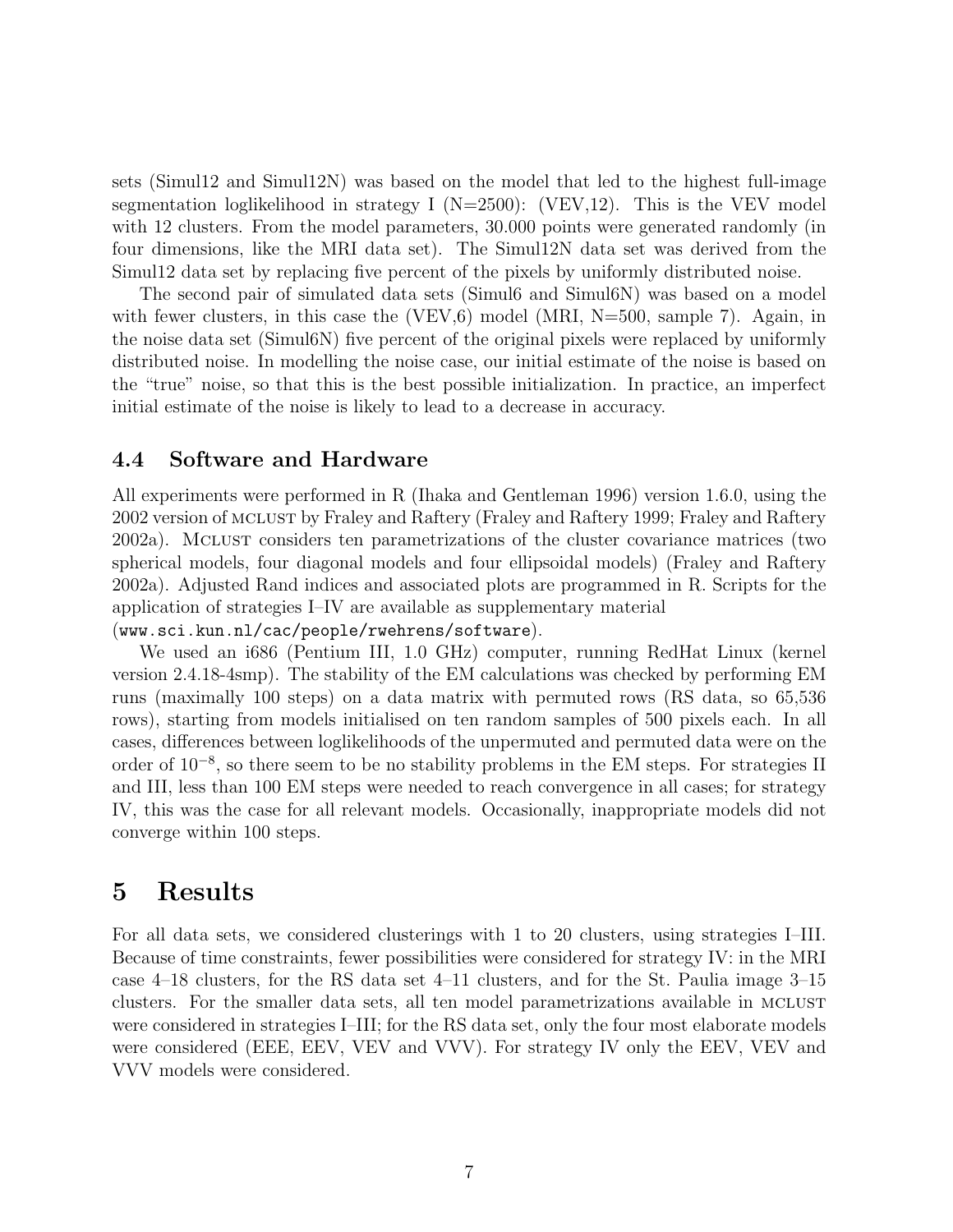Table 1: Most frequently selected models in strategy I. The columns indicate different sample sizes. Numbers in brackets indicate how often a particular model was selected. The true model for Simul12 and Simul12N is VEV12; the true model for Simul6 and Simul6N is VEV6. Simul12N and Simul6N contain 1500 noise points (5 percent).

| Sample size          | 500         | 1000            | 1500       | 2000           | 2500                  |
|----------------------|-------------|-----------------|------------|----------------|-----------------------|
| MRI                  | VEV6,7,9(2) | VEV7 $(5)$      | VEV10(3)   | VEV7(3)        | VEV8(3)               |
| Paulia               | VEV4(3)     | VEV7(3)         | VEV7,9(3)  | VEV8 $(4)$     | VEV9(4)               |
| RS                   | VVV4(8)     | VVV6(5)         | VVV6(9)    | VVV6,7(5)      | VVV9 $(4)$            |
| Simul <sub>12</sub>  | VEV4 $(4)$  | VEV8,9 $(4)$    | VEV7,8 (3) | VEV10-13 $(2)$ | VEV12 $(5)$           |
| Simul12N             | VEV4(3)     | VVV5, VEV7,8(2) | VEV9(5)    | VEV9(4)        | <b>VVV8, VEV9 (3)</b> |
| Simul <sub>6</sub>   | VEV6(5)     | VEV6(5)         | VEV6(7)    | VEV6(6)        | VEV6(8)               |
| Simul <sub>6</sub> N | VEV5(4)     | VEV6(4)         | VEV6,7(4)  | VEV6(6)        | VEV7 $(6)$            |

#### 5.1 Stability of Model Selection

The images in Figure 1, obtained by applying strategy I, with a sample size of 500, correspond to seven different clustering models, among which the (VEV,6), (VEV,7) and (VEV,9) models occur twice. Results like this are summarized in Table 1. Sample sizes range from 500 to 2500.

For all images, the complexity of the selected model (i.e. the number of clusters) is observed to increase with the sample size. Apparently, more clusters are needed to describe the sample. This suggests either that some smaller clusters are missed with the smallest samples, or that the data are not exactly normally distributed and that including more Gaussian components in the mixture leads to a better fit. The effect is clearest for the RS data but is also found in the MRI and St. Paulia images, although it is not so clear from Table 1: the variability in the selected models is much larger than with the RS image. In the case of a sample of 500 pixels from the St. Paulia image, models with 3–6 clusters were selected; in the case of samples of 2500 pixels, the models selected had 7–15 clusters. The true model for the simulated data sets Simul12 and Simul12N is known to be  $(VEV,12)$ , and models close to this are selected only for samples of at least 2000 pixels. On the other hand, all strategies and all sample sizes are able to pick the correct model (or a close one) for the VEV,6 models of the Simul6 and Simul6N data sets. Model selection for strategy II is the same as for strategy I, so we do not consider strategy II further in this section.

Strategy III consists of doing EM on the whole image for the five models with the highest BIC values for the sample. This invariably leads to more complex models than strategy I. If a VVV model is selected in strategy I, strategy III will typically select a VVV model with one or two extra clusters or, less often, a VEV model with 5-6 extra clusters; if a VEV model is chosen by strategy I, strategy III will pick a VVV model with the same number of clusters, or with one or two extra clusters, or a VEV model with more clusters (see Table 2).

The general trends, however, do not change: a larger sample leads to a more complex cluster model, and the variability in the models is much smaller for the RS image than for the other two images. If anything, the variability in the selected models is larger in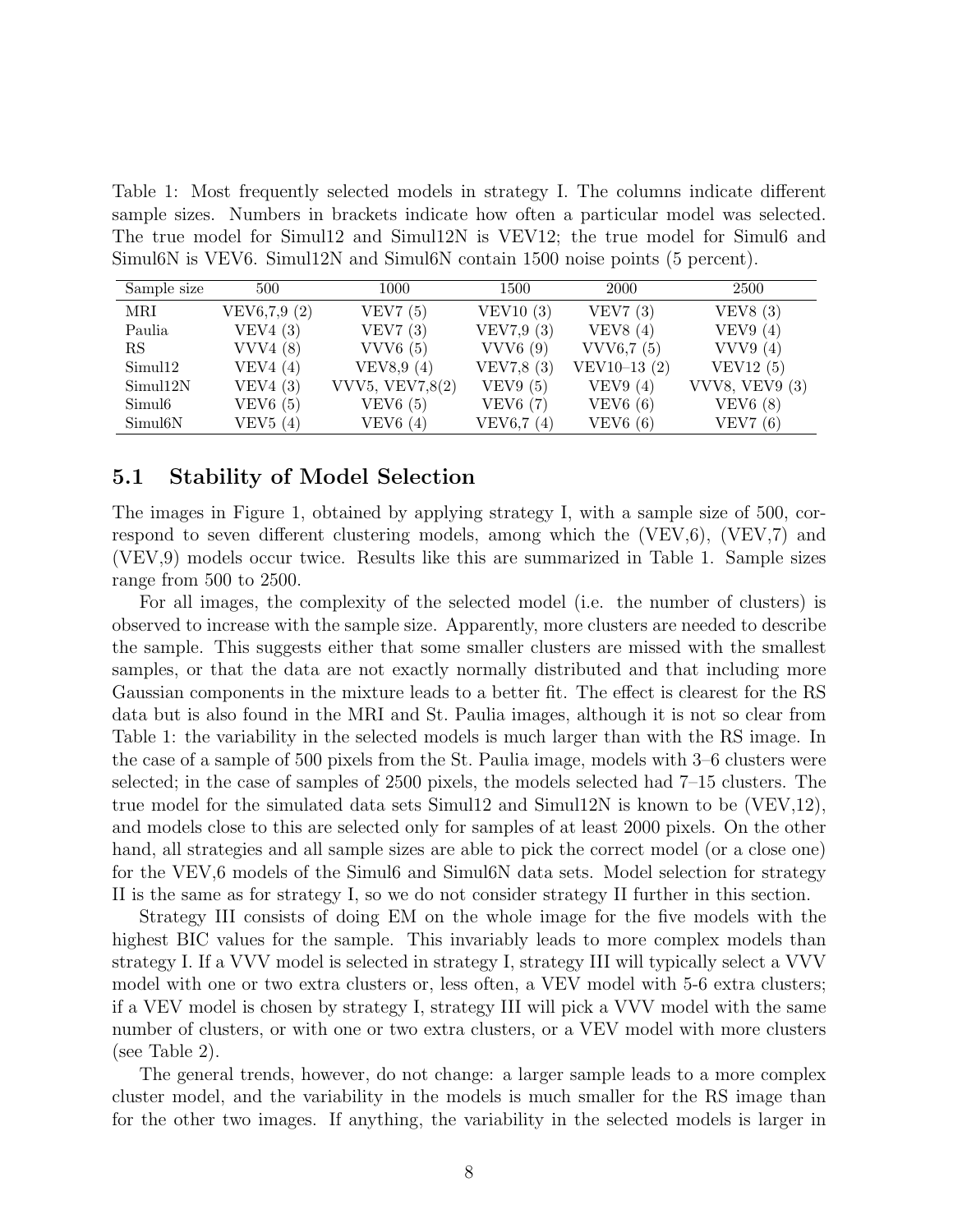| Sample size        | 500     | 1000            | 1500         | 2000            | 2500                   |
|--------------------|---------|-----------------|--------------|-----------------|------------------------|
| MRI                | VEV9(4) | VEV10 $(5)$     | VEV11 $(3)$  | VEV13, VVV8 (3) | VEV10,12,13, VVV10 (2) |
| St. Paulia         | VEV6(4) | VEV10 $(3)$     | VVV8(3)      | VVV9(2)         | VEV14 $(4)$            |
| $_{\rm RS}$        | VVV5(7) | <b>VVV8</b> (8) | VVV9(8)      | VVV10(5)        | VVV10,11(5)            |
| Simul12            | VEV6(4) | VEV10(5)        | VEV11,13 (3) | VEV12,13 (3)    | VEV12,14 (3)           |
| Simul12N           | VEV6(6) | VEV9(5)         | VEV10(5)     | VEV11(4)        | VEV9, VEV11,12 (2)     |
| Simul <sub>6</sub> | VVV6(4) | VVV6(5)         | VVV6(7)      | VVV6(5)         | VVV6(8)                |
| Simul6N            | VVV6(3) | VVV6(3)         | VVV7,8(3)    | VVV6(4)         | VVV7 $(4)$             |

Table 2: The most frequently selected models in strategy III. See caption of Table 1.

Table 3: The most frequently selected models in strategy IV. The range of models considered is much smaller than with the other strategies (see text).

|                    | 500          | 1000            | 1500        | <b>2000</b> | 2500       |
|--------------------|--------------|-----------------|-------------|-------------|------------|
| MRI                | VVV18 $(6)$  | <b>VVV18(8)</b> | VVV18(7)    | VVV18(8)    | VVV18(5)   |
| St. Paulia         | VVV15 $(6)$  |                 |             |             |            |
| RS                 | VEV15 $(5)$  |                 |             |             |            |
| Simul12            | VEV13,14 (3) | VEV13 $(4)$     | VEV15 $(5)$ | VEV13 $(5)$ | VEV13 (3)  |
| Simul <sub>6</sub> | VEV6(7)      | VEV7 $(5)$      | VEV6(7)     | VEV6(7)     | VEV $6(8)$ |

strategy III than in strategy I. For the simulated data with 12 clusters, small samples lead to an underestimation of the complexity of the model. For samples of 1000 pixels and more, the models selected are approximately correct; this is an improvement compared to strategy I. The simulated data with six clusters seem to be overfit slightly: instead of a VEV model a VVV model is usually selected.

Strategy IV is the most computationally expensive one; the sample is used only to initialize the clustering, and EM is performed using the full data set for all models. The results, using a limited set of models and a restricted range of numbers of clusters, are summarized in Table 3. For the Simul6 data set the correct model is retrieved in most of the runs; the model selected for the Simul12 data set is usually slightly more complex than the model that generated the data. In the real data sets, in almost all cases the most complex cluster model possible is selected.

## 5.2 Stability of Segmentations

More important than the actual models selected is the question of how different the segmentation of the complete image is for the different samples. To assess this, for each data set the clusterings from the ten samples are compared with the adjusted Rand indices; the result is the mean value of all possible 45 comparisons. To present an intuitive calibration of the scale of the adjusted Rand index, a graphical impression is presented in Figure 4. The comparisons are between the first and second, third and second and seventh and sixth segmented images of Figure 1, respectively. The adjusted Rand index of 0.73 for the last comparison is the highest found in this set of segmented images. One can see an obvious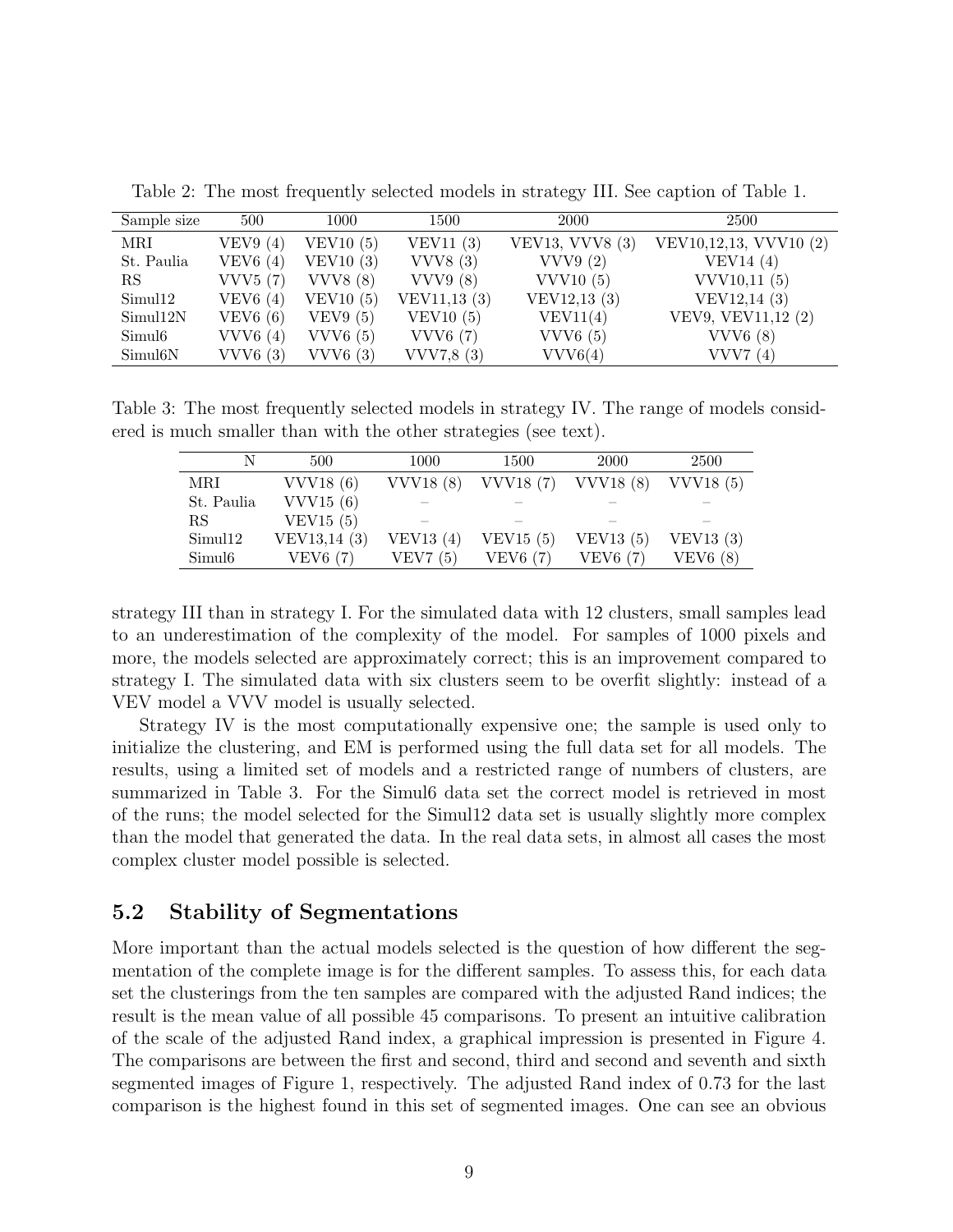

Figure 4: Adjusted Rand indices for the comparison of segmented images from Figure 1: 1 vs. 2; 3 vs. 2; and 7 vs. 6. Colors are based on the segmentation of images 2, 2 and 6, respectively. Each line corresponds to at most 100 pixels.

disadvantage of the adjusted Rand index: when the number of clusters differs a great deal, as in the first example, the index will often be quite low. However, there is a good correspondence between several clusters in the classification of sample 1 with individual clusters in the segmentation based on sample 2. In comparing segmentation 3 with 2, one clearly finds mixed clusters, which leads to an adjusted Rand index more or less equal to the first comparison.

Means and standard deviations of adjusted Rand indices for the different strategies are shown in Figure 5. For the real data sets, mean agreements based on raw classifications are better for strategy II. Strategy III shows levels of agreement similar to or less than those for Strategy I. This is caused by the more complex models that are selected and the larger variability in selected models. In the MRI data, strategy IV even leads to the lowest agreements of all the strategies.

For the simulated data, strategy I is again the worst, but now the differences between the other strategies are negligible. Again, sample size does not seem to make much difference. Even with perfectly Gaussian data, there will be variability in the eventual segmentation with all three strategies considered.

To investigate whether "uncertain" classifications are more likely to be variable, we compared the clusterings of the ten replicate segmentations in each experiment as a function of the pixel uncertainty. For a set of five thresholds (0.05, 0.1, 0.2, 0.35 and 0.5, respectively) we only included those pixels with uncertainties smaller than the threshold and calculated the agreement between the clusterings. The results are shown in Figures 6 and 7, as mean adjusted Rand indices. In general, agreements increase when taking only "certain" classifications into account. This means that the clusters are located at approximately the same positions, and that the largest differences between repeated clusterings are at the edges, as may be expected.

However, when eliminating uncertain pixels, a large part of the image remains unclassified; for the threshold of 0.05, the proportions of pixels eliminated in the MRI, St. Paulia and RS images are typically close to 70, 60 and 90 percent, respectively. For the next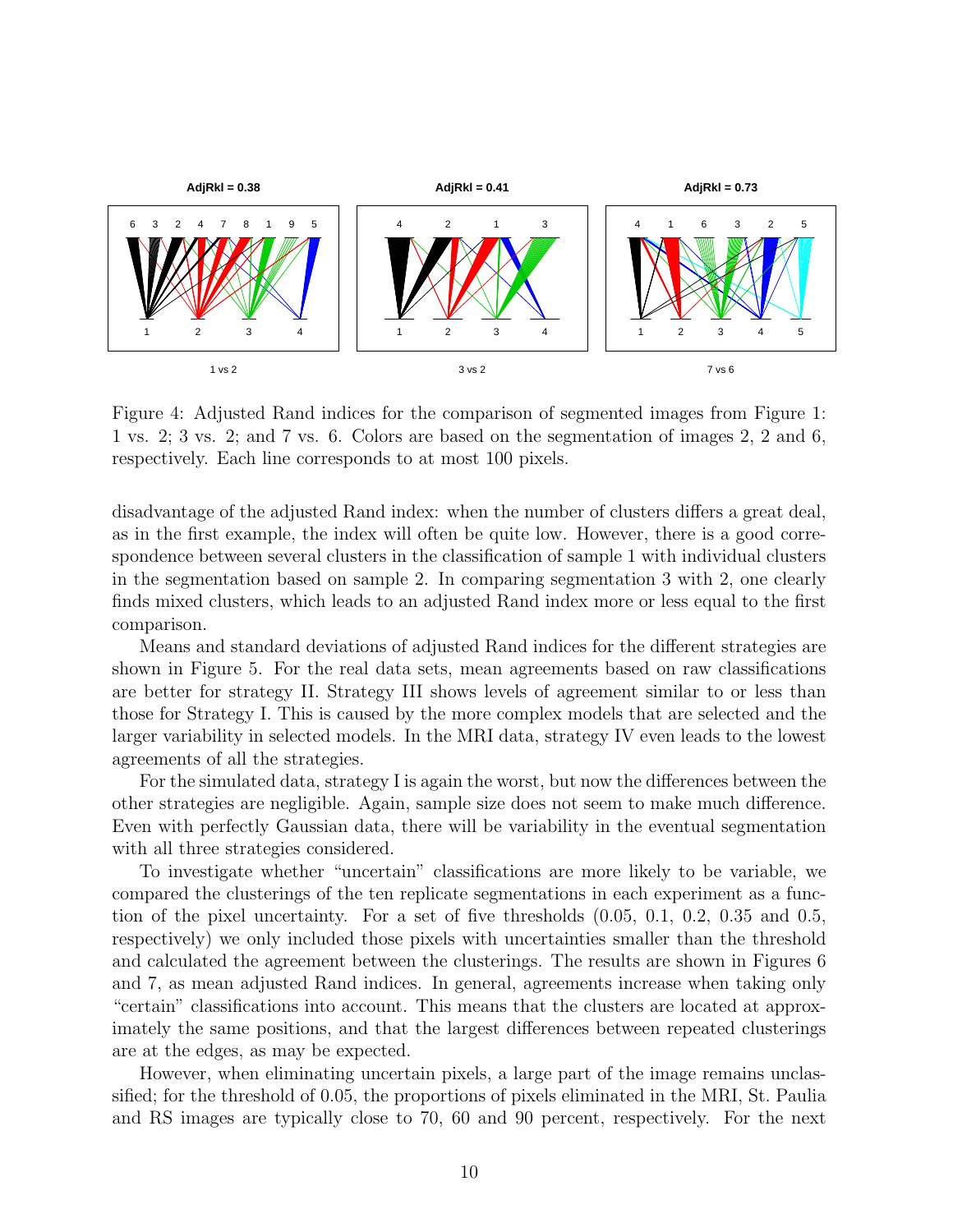

Figure 5: Agreements between clusterings from ten different samples, indicated by mean values of the adjusted Rand index. One standard deviation above and below the mean value are also shown.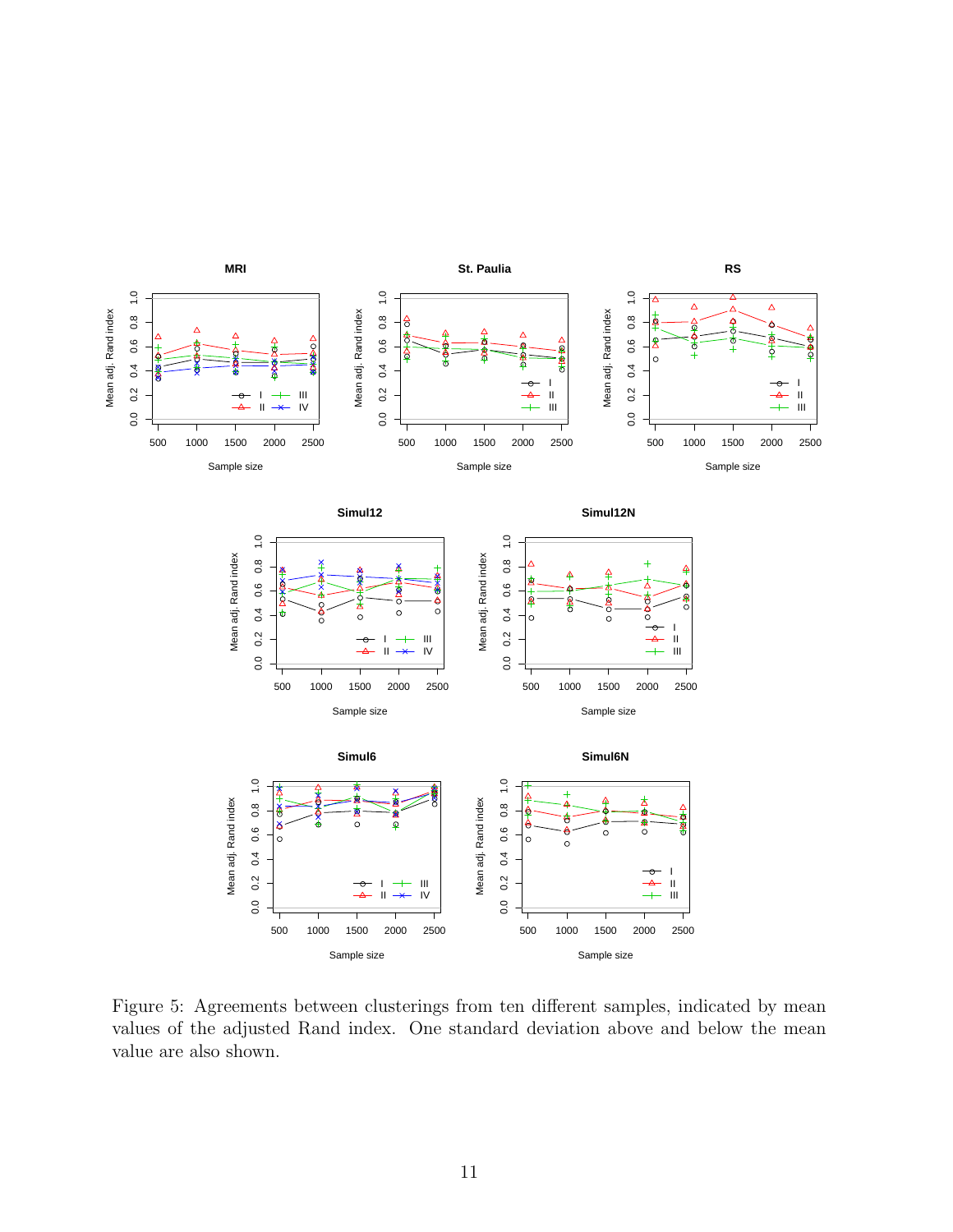

Figure 6: Classification agreements for the real data sets, as measured by mean adjusted Rand indices. The fraction of pixels taken into account is governed by the uncertainty of the classification (y-axis): the label 0.05, e.g., means that only pixels that are classified with an uncertainty smaller than 0.05 in all ten replicated segmentations are taken into account. Sample size is depicted on the x-axis.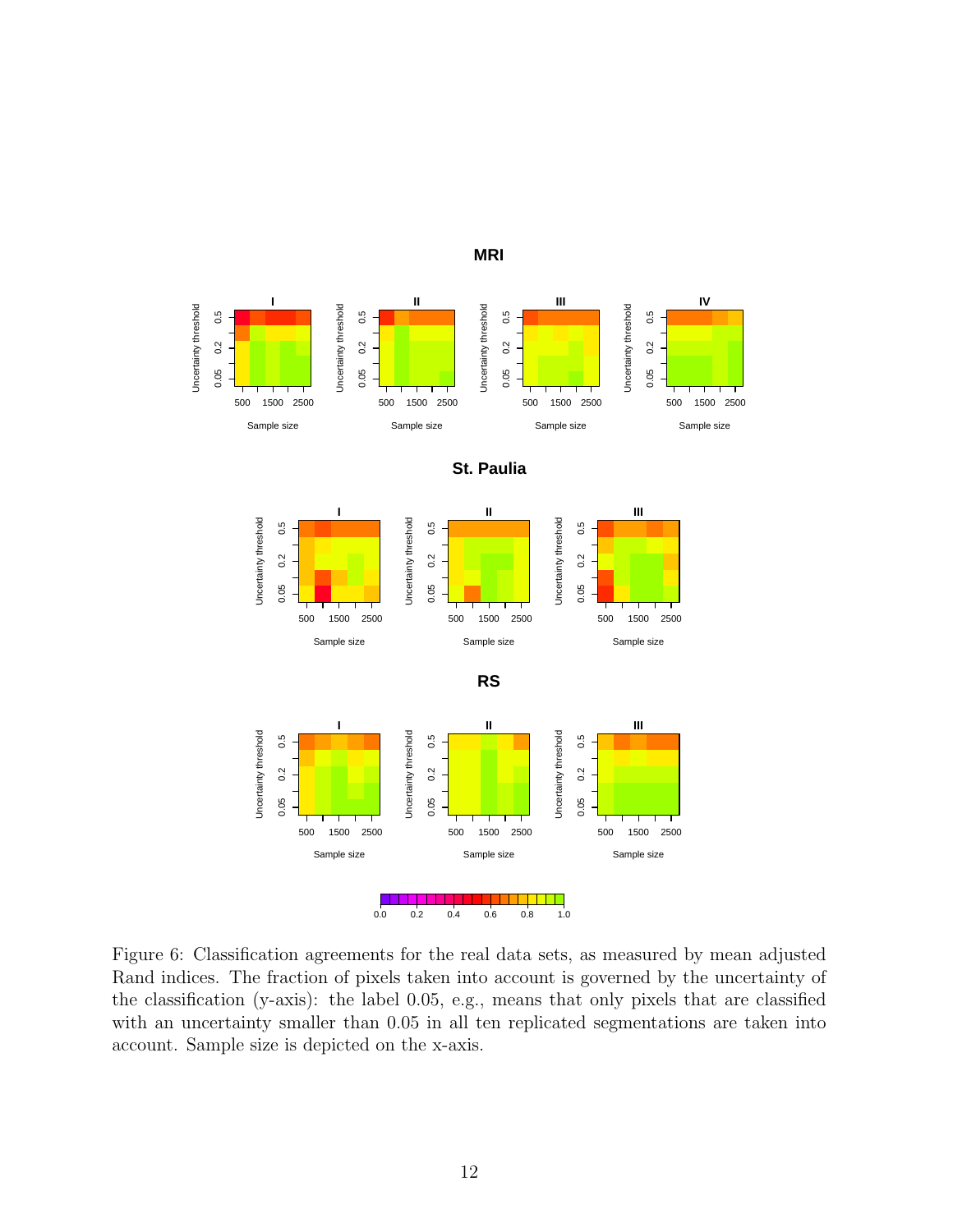### **Simul12**















Figure 7: Classification agreements for the simulated data sets, as measured by mean adjusted Rand indices. See caption of Figure 6.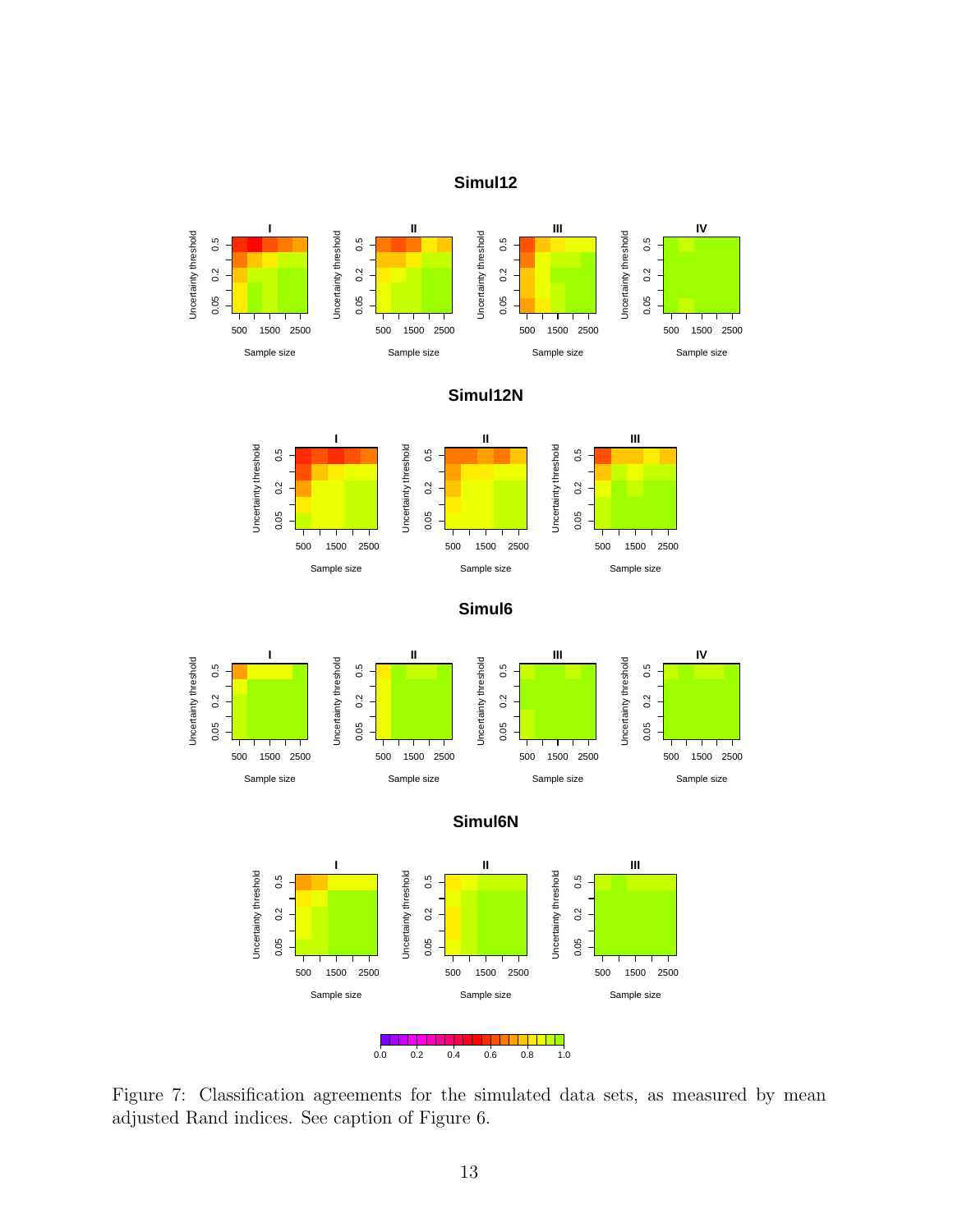

Figure 8: Stable classifications with adjusted Rand index greater than 0.9 (strategy II): for the three images, the uncertainty thresholds are .35, .2 and .5, respectively.

threshold we considered, 0.2, these numbers are 20, 10 and 60 percent. They do depend on the strategy employed and the sample size: typically, a larger sample, or a more complex strategy, will lead to more clusters and hence to larger uncertainty. Moreover, several clusters will disappear completely when our uncertainty threshold is severe. For the MRI and St. Paulia data sets, this happens for uncertainty thresholds of 0.2 or lower; the RS data set almost never loses complete clusters. As an example of which pixels are clustered with a low uncertainty, Figure 8 shows clusterings obtained with strategy II for the three real data sets, in a situation where the mean adjusted Rand index is at least 0.9: for the MRI image this corresponds to  $u < 0.35$ , for the St. Paulia image  $u < 0.2$  and for the RS image  $u < 0.5$ . In the MRI image, the tumor and the cerebrospinal fluid clearly are stable clusters. The hearts of the flowers together with some remaining background, and shades on leaves and background form stable clusters in the St. Paulia image, and almost all pixels are part of a stable clustering in the RS image.

The loglikelihoods of the final segmentation for all sample sizes are summarized in Figure 9. Strategy IV leads to the largest likelihoods, strategy I the smallest. The difference between strategies I and II is completely due to the extra EM steps. The increase is larger with smaller samples; there is more room for improvement there. Also the differences between replicated runs are larger with smaller samples. In terms of higher likelihood, there seems to be little gain in having samples larger than 2000 objects.

For the simulated data, the likelihood of the "true" classification is known (indicated with a gray line in Figure 9). For the no-noise cases, all strategies seem to converge to these values with increasing sample size. The convergence is faster in Simul6, where fewer classes are present: there, all strategies except strategy I perform optimally for samples of size 1,000 or greater. In some of the noise cases, likelihoods higher than the likelihood with the true noise classification were found. This is to be expected: some noise points may lie very close to a "true" cluster and when classified to that cluster will lead to a higher likelihood.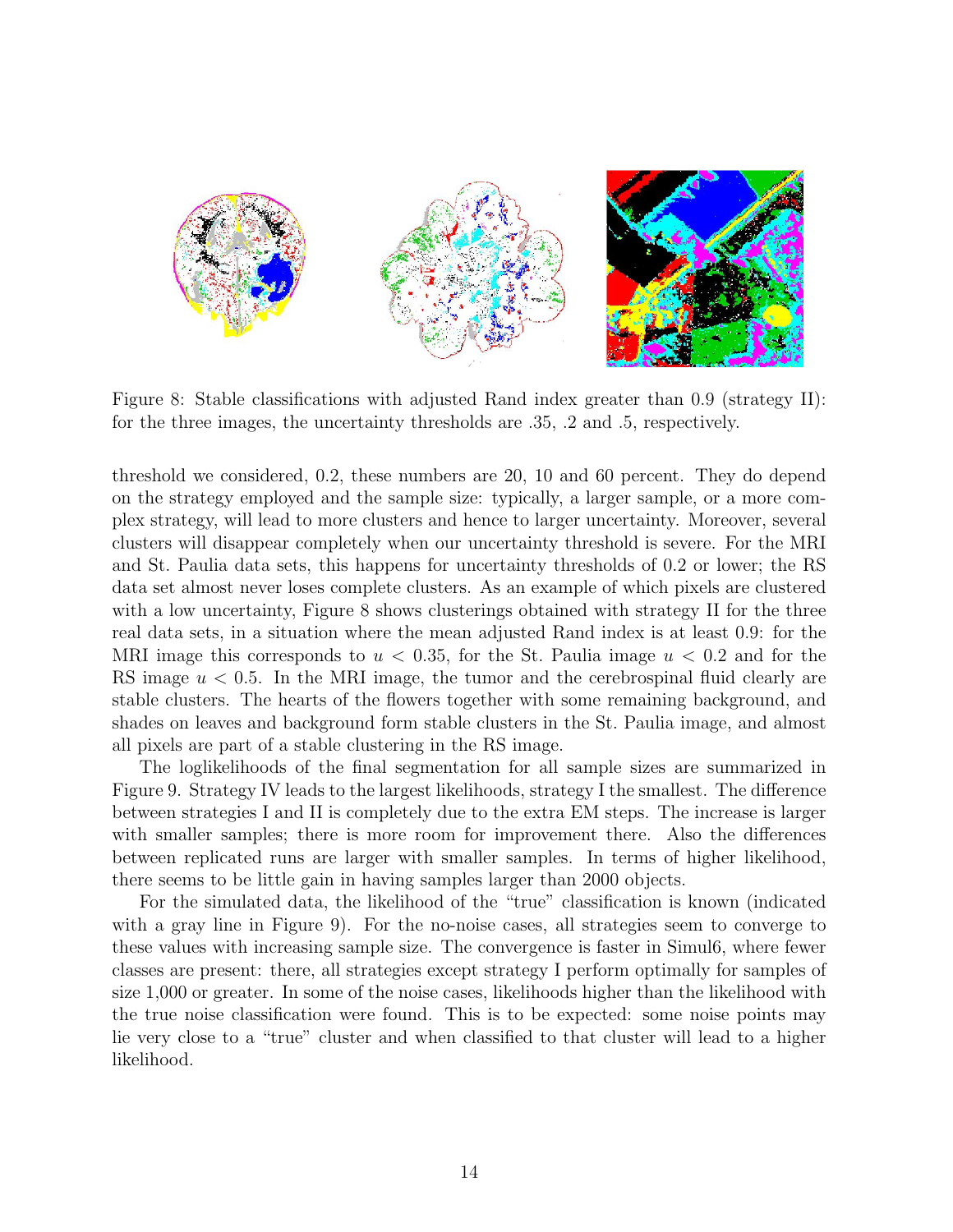

Figure 9: Loglikelihoods of the final model selections. Means are plotted for the ten repeated samples; plus or minus one standard deviation is given as well. The gray lines in the simulated data sets show the loglikelihood of the "true" solution.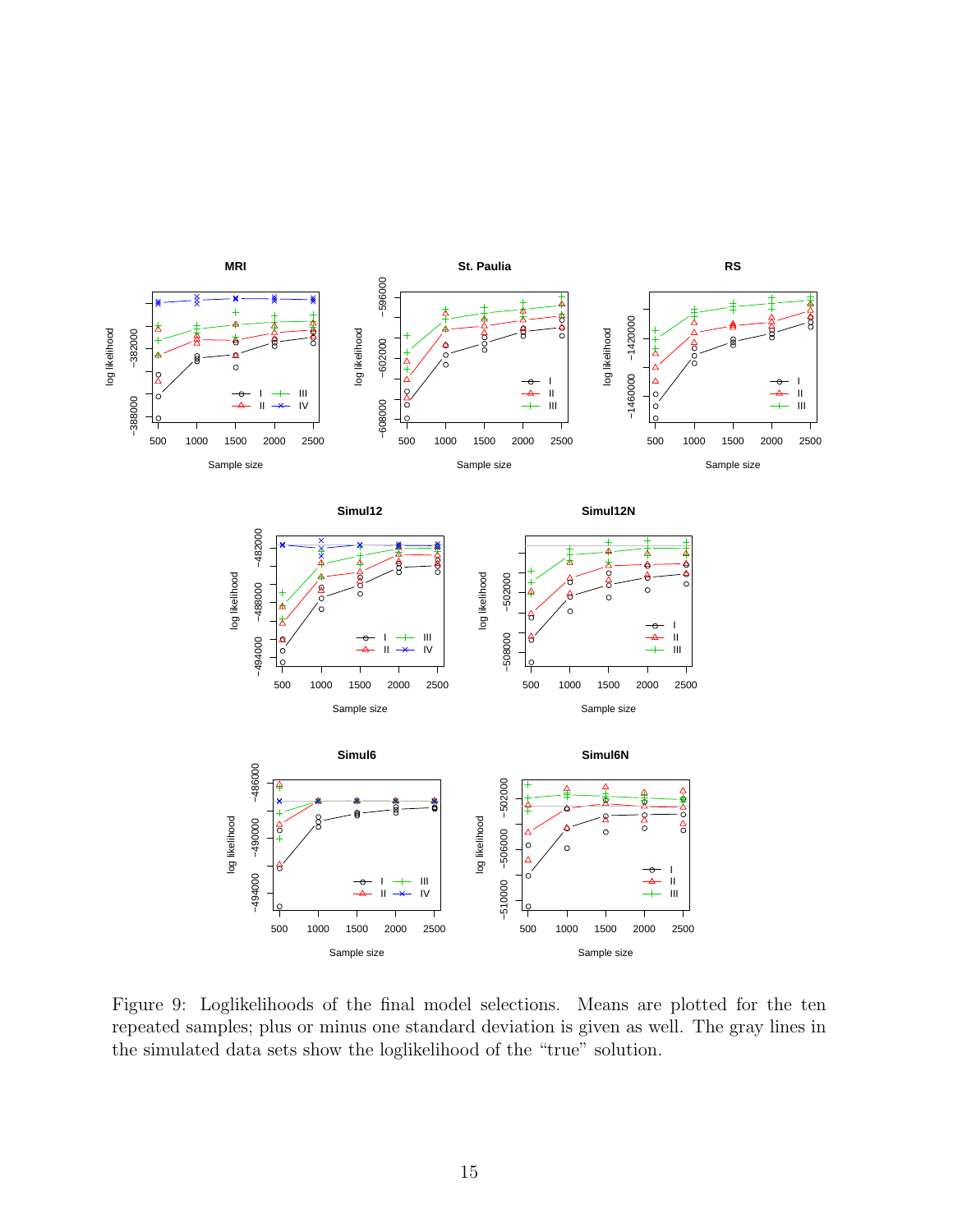

Figure 10: Agreement with "true" class labels for the simulated data sets (adjusted Rand index).

### 5.3 Accuracy

With the simulated data it is possible to assess the accuracy of the clusterings. The number of clusters as well as the cluster model are known, and cluster labels have been preserved. Measuring the agreement between the estimated and the "true" class by the adjusted Rand index, leads to the summaries depicted in Figure 10. The values are rather low, and more or less independent of sample size. More complex strategies do slightly better for small sample sizes, but the differences are small.

Again, it is the less certain pixels that cause these low agreements: distinguishing between pixels classified with different levels of uncertainty, it appears that the most certain pixels agree very well with the true classification (see Figure 11). For the Simul12 data set, strategy IV for all sample sizes leads to values of the adjusted Rand index higher than 0.9, provided the uncertainty is below 0.1. Strategy IV shows no dependence on sample size: the other strategies show better agreement when the sample size increases. Strategy III, with sample sizes equal to or larger than 2000, also reaches adjusted Rand indices above 0.9, but only for pixels with an uncertainty lower than 0.05. Strategy I at best reaches 0.85 with the largest sample and the smallest uncertainty. In contrast, in the less complex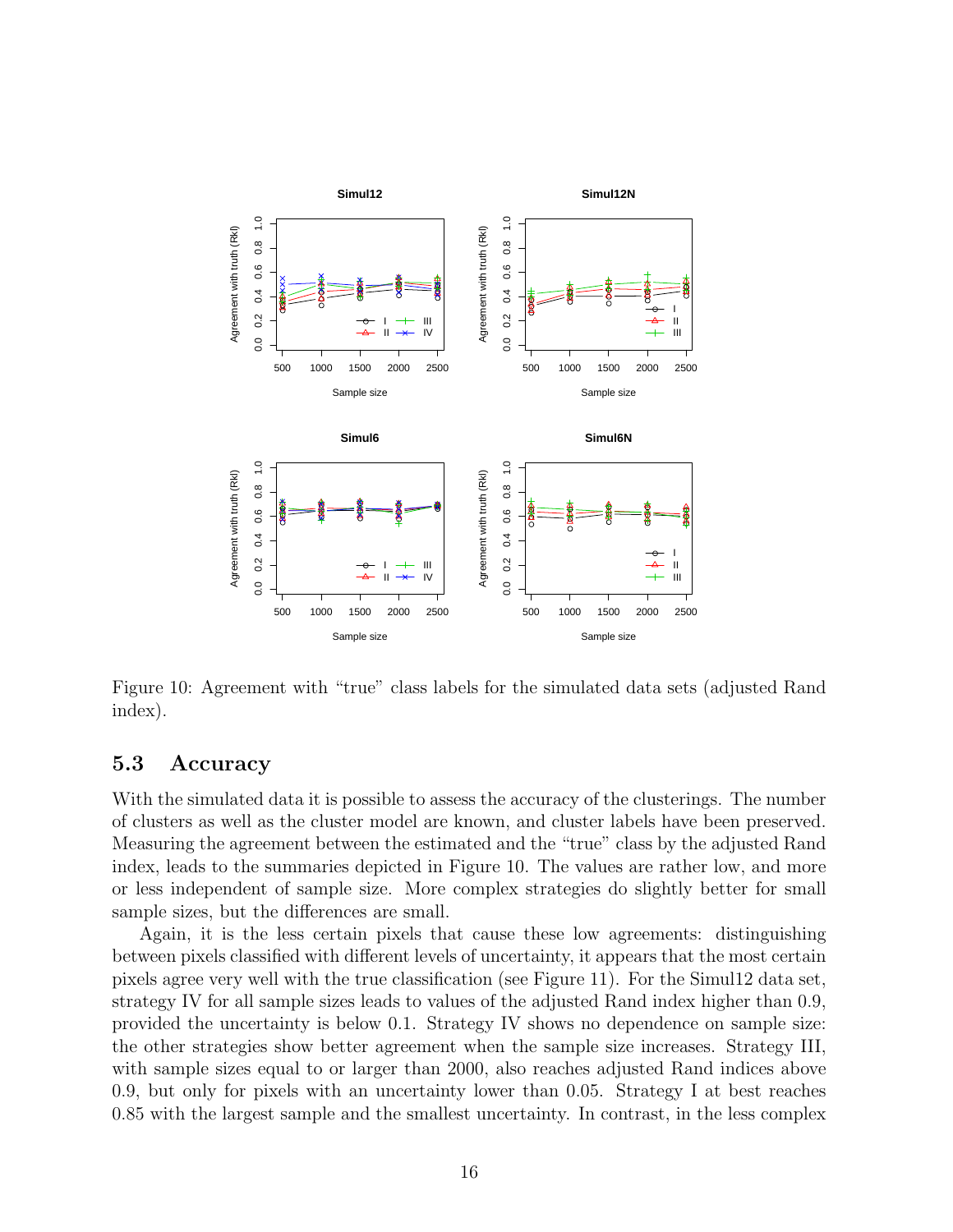Table 4: Approximate timings (MRI data set) for the different strategies (minutes, user time, Pentium III 1GHz processor). In this table, only the three most elaborate models (EEV, VEV and VVV) are considered with 4–14 clusters. The numbers cited are means of ten repeated clusterings.

|            | Strategy 1 |     | Strategy II Strategy III Strategy IV |    |
|------------|------------|-----|--------------------------------------|----|
| $N = 500$  | 0.4        | 0.6 | 1.6                                  | 23 |
| $N = 1000$ | 1.0        | 1.3 | 2.5                                  | 25 |
| $N = 1500$ | 1.7        | 2.0 | 3.7                                  | 25 |
| $N = 2000$ | 2.8        | 3.0 | 4.6                                  | 24 |
| $N = 2500$ |            | 19  | 5.8                                  | 24 |

Simul6 data set, all strategies achieve near-perfect matches. In this data set, the sample size does not matter much: only N=500 seems to be a bit too small for strategies I–III.

Adding noise generally decreases the agreement. Still, for the Simul6N data set, agreements better than 0.9 are obtained for all strategies at uncertainties smaller than 0.1; for strategies I and II, the sample size should be at least 1500 pixels. For strategy III, the sample size is not very important. The most difficult case is the Simul12N data set: mean agreements with the "true" classification are in all cases less than 0.9. The general trend, however, is clear again: larger samples show better agreements, and more expensive strategies (e.g. strategy III) are better than cheap ones (strategy I).

The main cause of the low agreements with the "true" values is not poor performance of the clustering algorithm, but, rather, the large overlap between clusters. This follows from the following experiment: if we take the "true" cluster parameters of the simulated data sets, and classify all points using one E-step, then the agreement with the "true" classification should form an upper bound of what can be achieved. Doing this, we find values that are almost equal to the results of clustering. As an example, for the Simul12 data set the adjusted Rand indices calculated in this way for pixels with uncertainties lower than 0.05, 0.1, 0.2, 0.35 and 0.5, are 0.96, 0.92, 0.82, 0.70 and 0.60, respectively, which agrees quite well with what can be achieved by the best strategies (strategy IV, and strategy III with a sample size of 2000 or larger).

#### 5.4 Timings

To give a very rough indication of the computational efforts associated with the different strategies, Table 4 presents timings for the MRI data set. The timings given here are approximate and serve only as an indication; in particular, one should be aware that R is an interpreted language, the scripts used are not optimized for speed, input/output is performed, and the load of the computer may have varied from time to time.

Clearly, strategy IV is by far the most expensive strategy in terms of computing time. As expected, timings for strategy IV are not dependent on the sample size (and as we have seen, neither are the results). The differences in timing between the other three strategies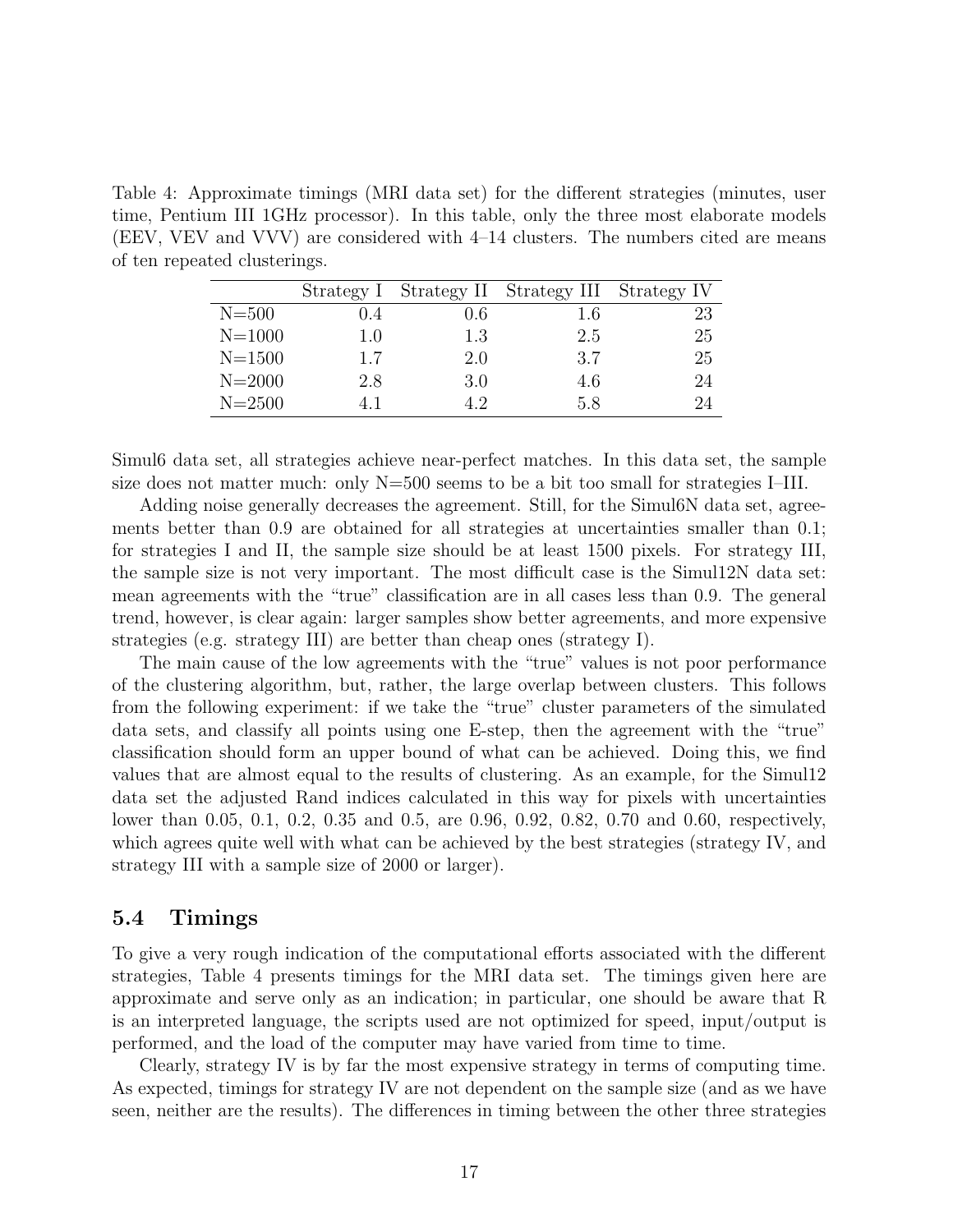### **Simul12**







**Simul12N**







Figure 11: Agreement with "true" class labels (adjusted Rand index), dependent on the certainty of the classification.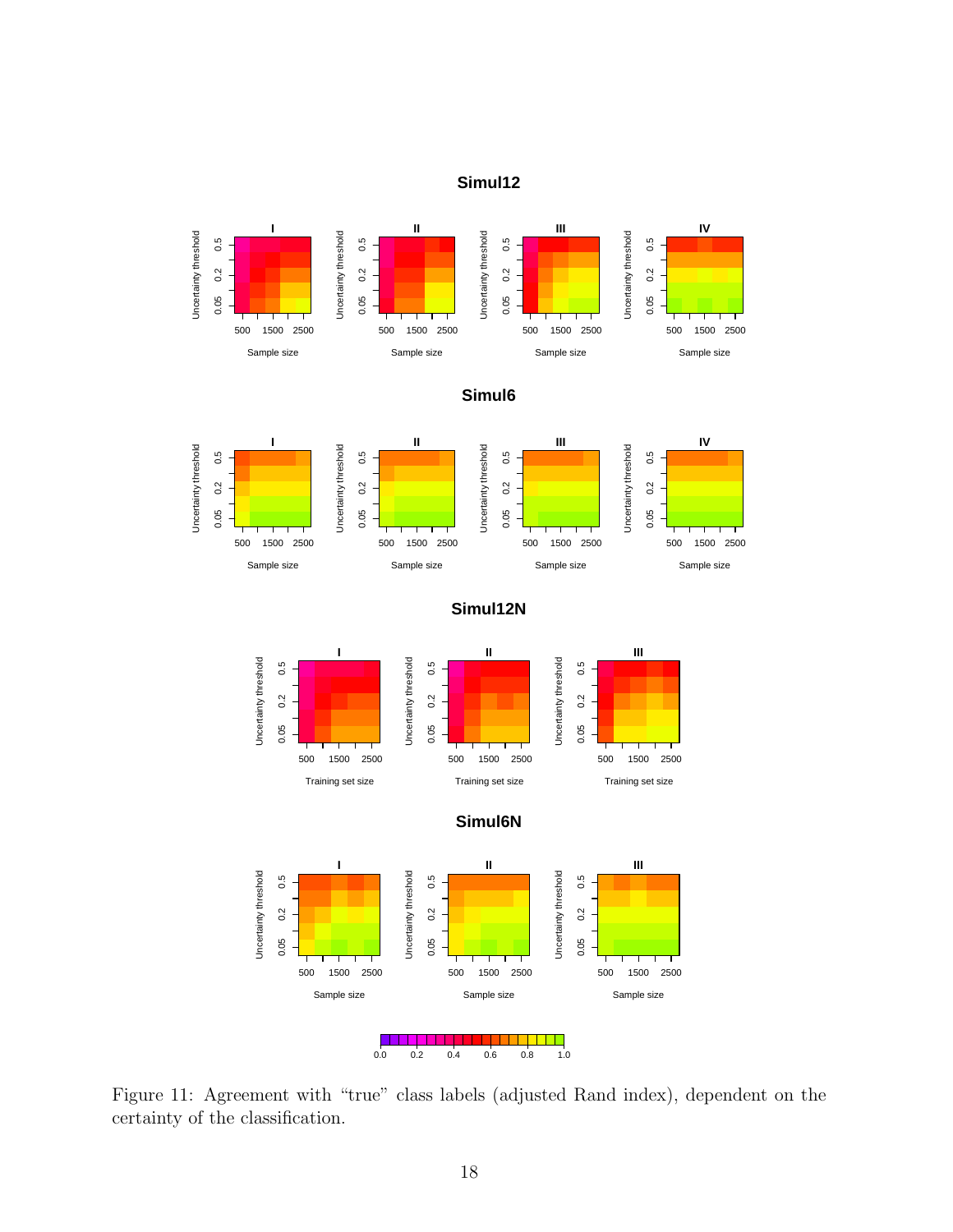are not very large: typically, strategy III takes only 1-2 minutes more than strategy I.

## 6 Discussion

We have proposed and experimented with several strategies for model-based clustering with large data sets by first applying model-based clustering to a sample of the data, and then extending the results to the full data set. There are large differences between the strategies employed. The simplest strategy, strategy I, performs worst. Overall, strategy III seems to strike a good balance between computing time and quality of results: for the data sets and computational setting considered here it takes only one or two minutes more than the fastest strategy, strategy I, but leads to higher likelihoods and better stability in classifications than the simpler strategies. Moreover, with strategy III, there is little advantage in having sample sizes larger than 2000 objects. Strategy IV, on the other hand, is considerably slower, regardless of sample size. Although in simulated cases the correct model was picked in essentially all cases, for the real data there was a tendency to pick a larger number of components, possibly caused by non-normality of the data.

Based on the results of the real and simulated data sets, strategy III with a sample size of 2000 seems to be the best of the approaches we have investigated: the loglikelihood of the final segmentation in this case was close to the "true" value, and agreements between different runs are also good, especially when looking at the more certain pixels. The gold standard, strategy IV, does not lead to much better results but takes at least five times as much computing time for the image data and simulations we considered.

Several extensions of the sampling approach are possible. First of all, one could use stratified sampling instead of random sampling. With images like the ones analysed here, one could focus on regions with a large variations, or the region of interest (e.g. the tumour region in the MRI image) and sample more densely in those areas. In cases like the RS image, one could decrease the number of pixels picked from a large, clearly recognisable field and concentrate more on regions with small objects. Although the samples would not be representative of the complete image, they may lead to better estimates of the number of clusters and cluster parameters.

Another potential improvement is not to rely on a single clustering, but to perform multiple clusterings from different random samplings, much like the setup of the experiments in this paper. If the best (e.g., based on the loglikelihood of the final segmentation) of five clusterings was picked, the conclusions presented here would still hold. In general, the improvement found with a more expensive strategy is larger than the improvement resulting from repeating the clustering several times with the same cheap strategy.

The one-step approach discussed here is attractive in its simplicity and speed of execution. Several other approaches to dealing with large data sets have been proposed. Fayyad and Smyth (1996) and Maitra (2001) propose forms of iterative sampling, where the second sample is taken from points that are poorly described by the clusters found so far. In other words, the points that are well described are removed from the data set and the remainder is clustered again. This may continue for several cycles; eventually a large number of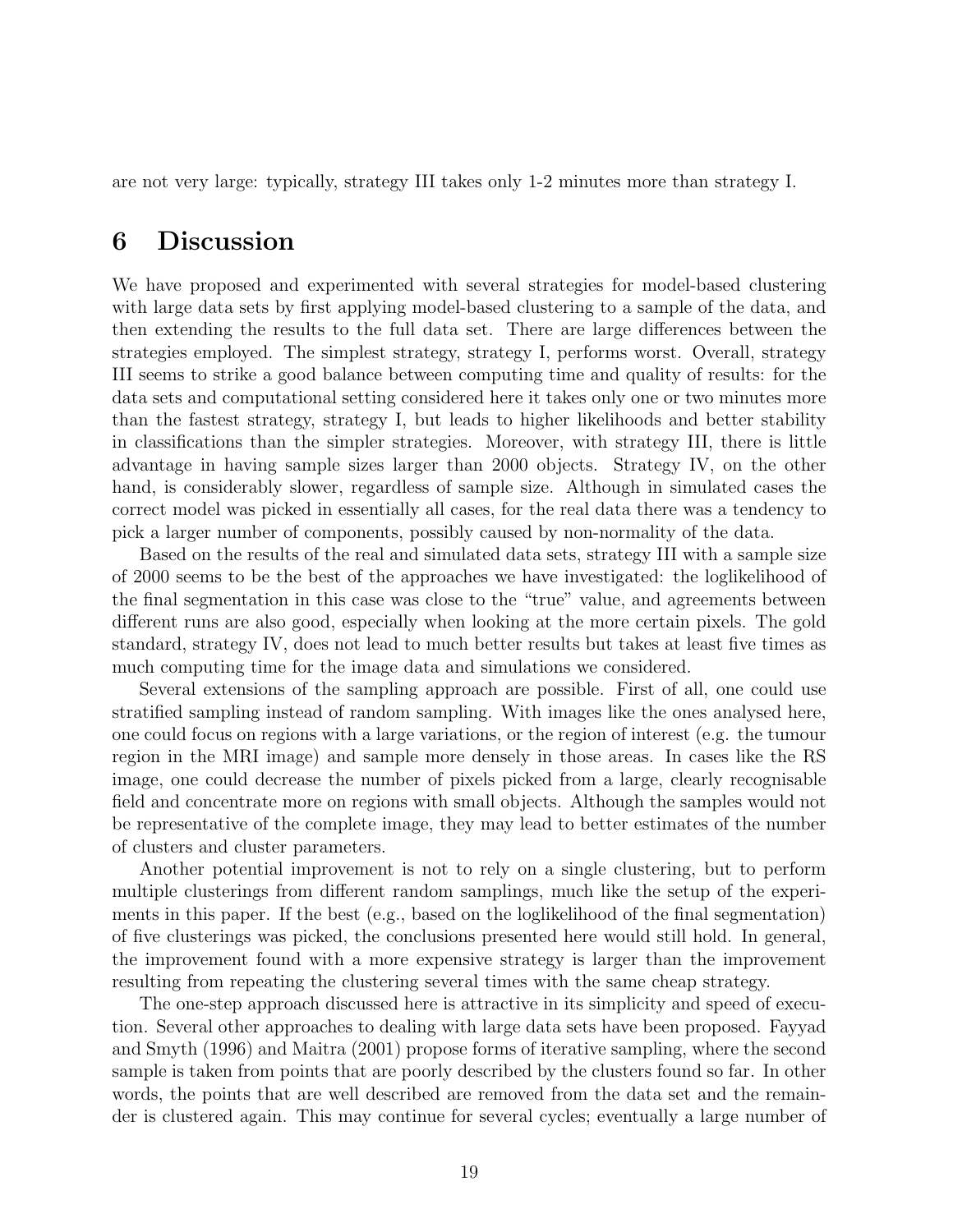clusters is found. Several heuristic procedures are then used to merge clusters. Fraley and Raftery (2002) propose a similar idea, constructing the sample in the second iteration from a stratified sample of well-described points and poorly described points. This provides a way of avoiding the large numbers of clusters often found by the other iterative sampling methods.

Alternatively, the sample may be first partitioned into a large number of clusters using a simple clustering method, after which agglomerative hierarchical model-based clustering is initialized with these clusters rather than with the individual data points. Posse (2001) proposed a method based on the minimum spanning tree for obtaining the initial partition. A different approach called fractionation was proposed by Tantrum, Murua, and Stuetzle (2002) in the context of hierarchical model-based clustering, where the complete data set is split up randomly into smaller sets, which are clustered individually. The process is then repeated, but with the smaller sets formed by aggregated clusters rather than randomly.

Although these alternative methods may have an edge over the approach recommended in this paper when it comes to recognizing small clusters, any advantage would come at the expense of greater complexity (e.g. more user-defined parameters) and extra computation.

# References

- Banfield, J. and A. Raftery (1993). Model-based gaussian and non-gaussian clustering. Biometrics 49, 803–821.
- Campbell, J., C. Fraley, F. Murtagh, and A. Raftery (1997). Linear flaw detection in woven textiles using model-based clustering. Patt. Recogn. Lett. 18, 1539–1548.
- Campbell, J., C. Fraley, D. Stanford, F. Murtagh, and A. Raftery (1999). Model-based methods for textile fault detection. *Int. J. Imag. Sci. Techn.* 10, 339–346.
- Celeux, G. and G. Govaert (1995). Gaussian parsimonious clustering models. Patt. Recogn.  $28(5)$ , 781–793.
- Dasgupta, A. and A. Raftery (1998). Detecting features in spatial point processes with clutter via model-based clustering. J.Am.Stat.Assoc 93, 294–302.
- Dempster, A., N. Laird, and D. Rubin (1977). Maximum likelihood from incomplete data via the EM algorithm. J. R. Statist. Soc. B  $39(1)$ , 1–38.
- Fayyad, U. and P. Smyth (1996). From massive data sets to science catalogs: applications and challenges. In J. Kettenring and D. Pregibon (Eds.), Statistics and massive data sets: report to the committee on applied and theoretical statistics. National Research Council.
- Fraley, C. (1998). Algorithms for model-based gaussian hierarchical clustering. SIAM J. Sci. Comput. 20, 270–281. Also: Technical Report no. 311, Department of Statistics, University of Washington.
- Fraley, C. and A. Raftery (1998). How many clusters? which clustering method? answers via model-based cluster analysis. Computer J. 41, 578–588.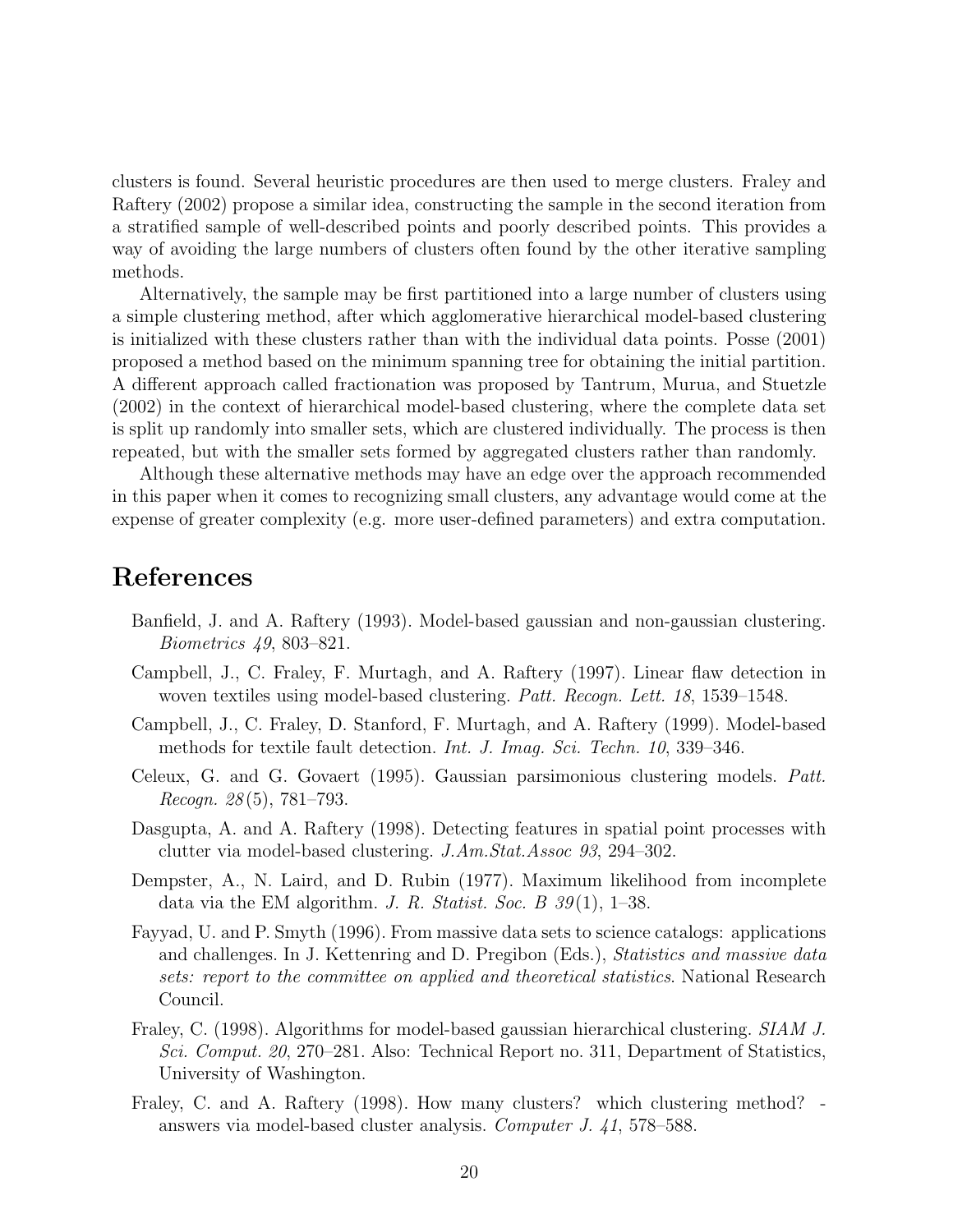- Fraley, C. and A. Raftery (1999). MCLUST: Software for model-based cluster analysis. J. Classif. 16 (2), 297–306. Also: Technical Report No. 342, Dept. of Statistics, University of Washington.
- Fraley, C. and A. Raftery (2002a, October). MCLUST: software for model-based clustering, density estimation and discriminant analysis. Technical Report TR 415, Dept. of Statistics, University of Washington.
- Fraley, C. and A. Raftery (2002b). Model-based clustering, discriminant analysis, and density estimation.  $J.Am.Stat. Assoc. 97(458), 611-631.$
- Hubert, L. (1985). Comparing partitions. J. Classif. 2, 193–218.
- Ihaka, R. and R. Gentleman (1996). R: A language for data analysis and graphics. J. Comput. Graphic. Statist. 5 (3), 299–314.
- Jain, A. and R. Dubes (1988). Algorithms for clustering data. Englewood Cliffs, NJ: Prentice Hall.
- Kass, R. E. and A. E. Raftery (1995). Bayes factors. Journal of the American Statistical Association 90, 773–795. Also Technical Report no. 254, March 1993, Dept. of Statistics, University of Washington.
- Kaufman, L. and P. Rousseeuw (1989). Finding Groups in Data, An Introduction to Cluster Analysis. New York: Wiley.
- Maitra, R. (2001). Cluatering massive data sets with applications in software metrics and tomography. Technometrics 43 (3), 336.
- McLachlan, G. and K. Basford (1988). Mixture models. New York: Marcel Dekker.
- McLachlan, G. and T. Krishnan (1997). The EM algorithm and extensions. Wiley.
- McLachlan, G. and D. Peel (2000). Finite mixture models. New York: John Wiley & Sons.
- McLachlan, G., D. Peel, K. Basford, and P. Adams (1999). The EMMIX software for the fitting of mixtures of normal and t-components. J. Stat. Soft.  $\frac{4(2)}{2}$ . On line publication: www.jstatsoft.org.
- Mukherjee, S., E. Feigelson, G. Babu, F. Murtagh, C. Fraley, and A. Raftery (1998). Three types of gamma ray bursts. Astroph. J. 508, 314–327.
- Posse, C. (2001). Hierarchical model-based clustering for large data sets. *J. Comp.* Graph. Stat. 10, 464–486.
- Rand, W. (1971). Objective criteria for the evaluation of clustering methods. J. Am. Stat. Assoc. 66, 846–850.
- Schwarz, G. (1978). Estimating the dimension of a model. Ann. Statist. 6, 461–464.
- Stanford, D. and A. Raftery (2000). Principal curve clustering with noise. IEEE Trans. Pattern Anal. Mach. Intell. 22, 601–609.